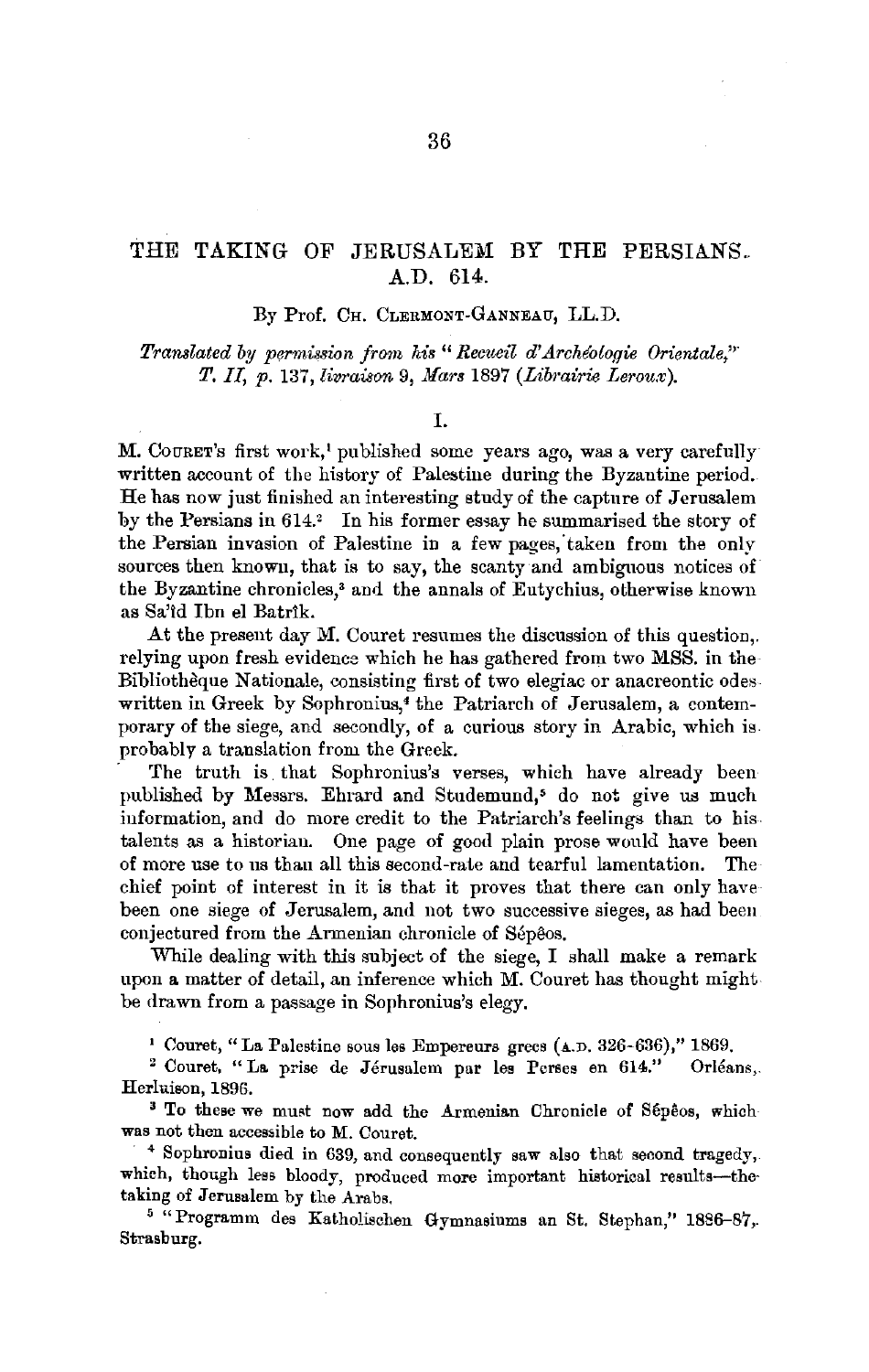In his paraphrase of verses  $80-83$  he says (p. 10) : $-$ "To capture the place (.Jerusalem) the besiegers had to make use of warlike engines, and, what is more unusual, to make the stones of the rampart crumble by -enormous wood fires piled up at the foot of the wall, whereby they calcined the courses of stone and caused them to crack."

M. Couret does not seem to clearly understand this method of attack upon a fortified place, which was commonly practised both in ancient and in mediaval times, and is here distinctly described in a few words by Sophronius :-" 'Ynobis de nárra relyet *phóya.*" What is meant are true mining operations, consisting of galleries dug by the besiegers underneath the foumlations of the city walls ; these galleries were supported by scaffolds of woodwork, which were set on fire at a given moment in order to bring about the fall of the wall above them. When the breach was thus formed the assault was delivered.<sup>1</sup> I find a corroboration of my conjecture in the Armenian chronicle of Thomas Ardzrouni,2 who records that the Persian general "undermined the walls of Jerusalem and so brought them down."

Before I begin to discuss the third document, the real subject of this essay, I must be allowed to point out two facts connected with the Persian invasion. These facts seem to have escaped the notice both of M. Couret, who, as a rule, is so well informed, and of his predecessors.

The first is a piece of evidence, interesting from several points of view, which I have found in a document whose origin seems of itself to give it considerable importance. It is a synodical letter on image worship, written by the Fathers who attended a Council held at Jerusalem in 836.'

In this letter mention is made of great mosaic paintings which adorned the *external façade*<sup>4</sup> of the Basilica of the Nativity at Bethlehem, which represented, among other subjects, the Adoration of the Magi. We learn from the letter that the Persian invaders recognised their national costume in the dresses worn by the Three Kings, and conse quently spared the Basilica. This unknown incident has both an

<sup>1</sup>*See,* in the Arabic document which I shall quote hereafter, a distinct account of the breach made in the city wall of Jerusalem by the Persians. One of the most interesting descriptions of this warfare by mining is that \_given by the Emir Usama, in his description of the siege of Kafar Tab (ed. H. Derenhourg, p. 101). He describes it as an eye-witness. It is note· worthy that the corps of Mussulman sappers who oonducted the operntion belonged to the Khorassan contingent; we may conjecture that this corps inherited the ancient traditions of the Sassanides in military engineering.

<sup>2</sup> Dulaurier, "Recherches sur la chronologie Arménienne," i, p. 221.

 $i$  'Επιστολή συνοδική, edited by Sakkelion, p. 30 (Athens, 1874).

<sup>4</sup> According to Eutychius (" Annals," vol. ii, p. 299), the other mosaics in the *interior* of the Basilica, which were respected by the Persians, were to be seen down to the time of the capture of Jerusalem by Omar. But in his time the Mussulmans forgot the pledges which Omar had given to the Christians, and obliterated these mosaics.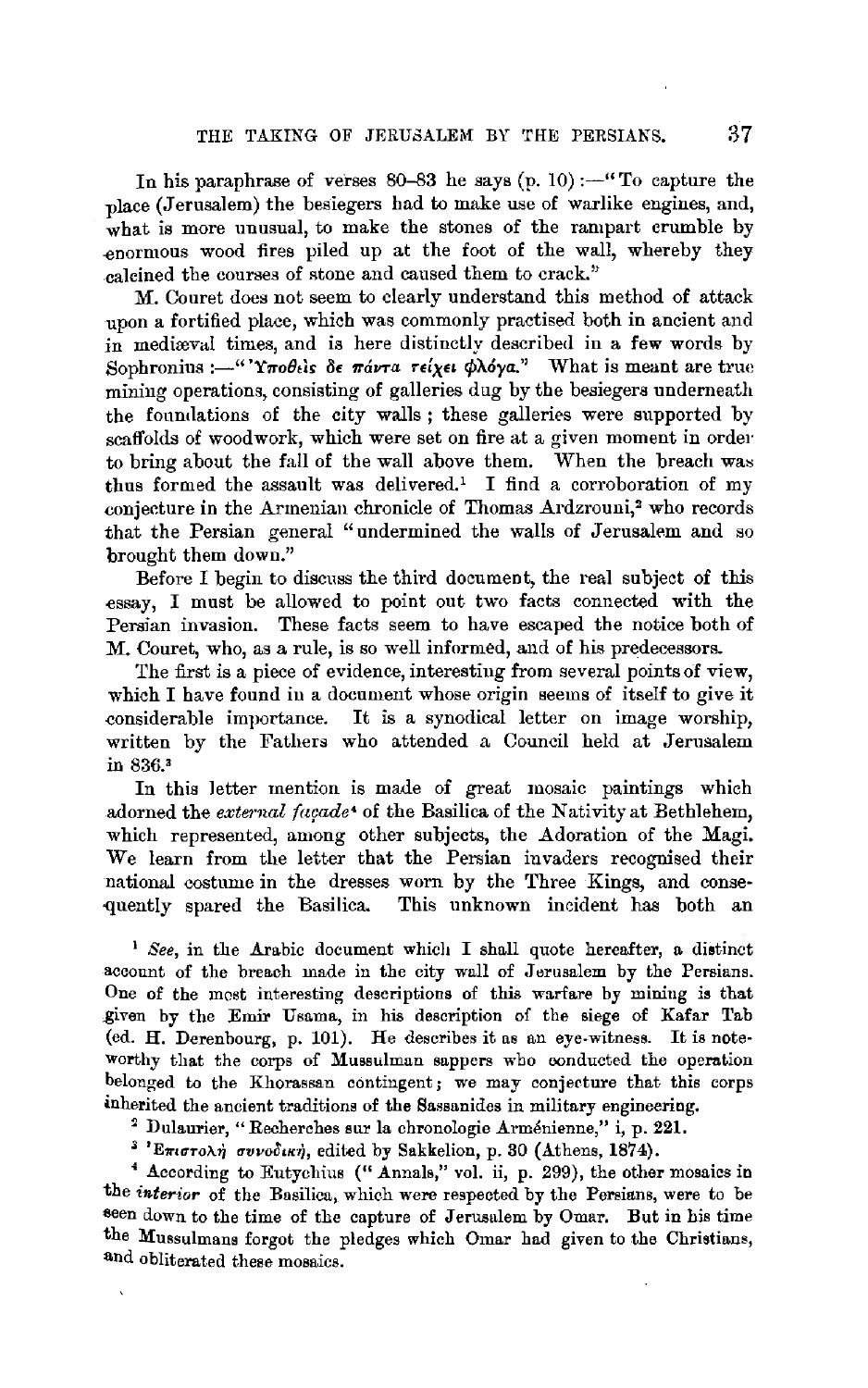## 38 .THE TAKING OF JERUSALEM BY THE PERSIANS.

archæological and a historical importance. As we have seen, it is the external mosaics which are meant, not the great mosaics which are to be seen at this day within the Basilica at Bethlehem, which only date from the reign of the Emperor Manuel Commenus (1143-1180). This *external*  mosaic decoration may perhaps be assigned to Justinian's restoration. It was quite in the style of that period. The Arabs had remained true to this artistic tradition in the seventh century, when they had the exterior surfaces of the Mosque of Omar decorated by the Byzantine mosaic workers whom they had at their disposal. In 1874 I discovered notable traces of this original external decoration, whose existence had never before been suspected, and which has been at a much later period replaced by the beautiful porcelain casing which we see at this day.1

I have obtained my second facts from a Mussulman chronicler. The Arab historian, Tabari,• tells us of an amusing, although perhaps legendary, incident connected with the capture of the True Cross by the Persians. I do not remember to have seen this story quoted in any other place. When the siege began the Cross was put into a golden coffer ( *Tabdt)* and buried in a garden. The better to conceal the spot where it was hidden, it occurred to them to plant vegetables over it. The Persian general discovered the truth at last by putting his prisoners to the torture, and it was with his own hand that he dug up the precious relic, which he immediately sent to his master, the King of Persia.

### II.

The third document which M. Couret lays before us is, to all appearance, of far wider application than Sophronius's poems. It is written in Arabic from christian sources, and gives a detailed account of the conquest of Palestine and the taking of Jerusalem by the Persians. This fragment, which is to be found in a MS. in the Bibliotheque Nationale,<sup>3</sup> had already been cursorily noticed in the "Inventaire des manuscrits relatifs à l'Orient latin." • It is part of a collection of various short religious works, which have obviously been translated into Arabic from the Greek. The work in question must have had the same origin. At all events the translator is supposed to have been a monk of the convent of St. Saba, who, if he was not a witness and a victim of the siege must yet have been admirably well placed for learning the truth about it. Among a mass of tiresome declamation and groundless assertion one finds a number of topographical details which show at any rate that the writer had a thorough knowledge of the plans described. This part is what forms the chief vaiue of the work, and it deserves to be carefully studied.

<sup>1</sup>*See* my Reports in the Palestine Exploration Fund *Quarterly Statement,*  1874, pp. 153, 262.

<sup>2</sup>Tabari, "Annals," series ii, vol. i, p. 102 *(ef.* Noeldeke, "Geschichte der Perser," p. 291).

3 "Catalogue du fonds arabe," No. 262, folios 140-153.

<sup>4</sup> "Archives de l'Orient Latin," ii, A, p. 173.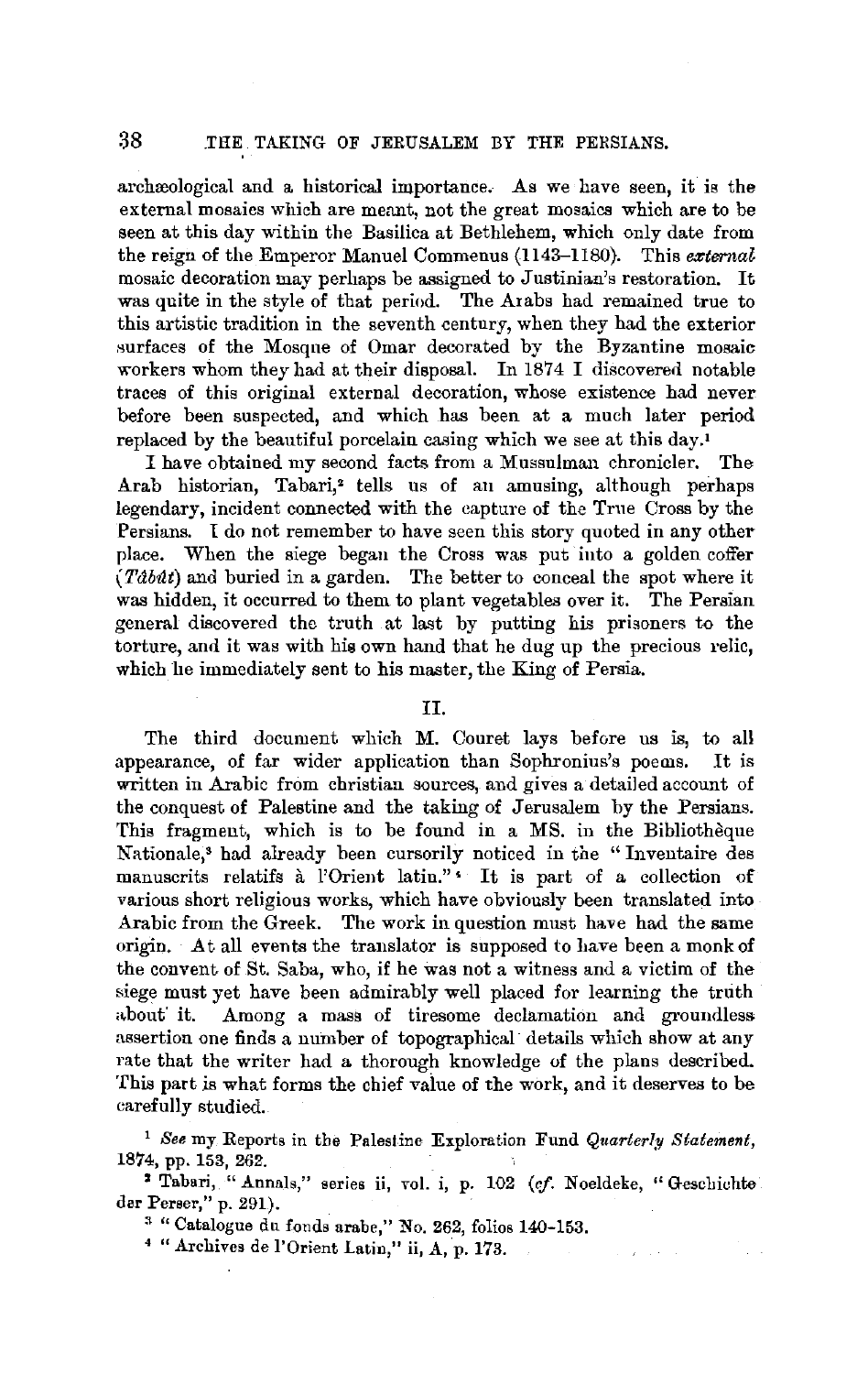M.-Couret is not an Arabic scholar; he has entrusted M. Broyde with the task of translating the fragment, and has published the whole of his translation. He regrets that the shortcomings of the Orleans printing offices have prevented his giving the Arabic text therewith for reference. It is indeed much to be regretted, for in more than one instance the translator, who perhaps has done his work somewhat hurriedly, seems to have mistaken the meaning and reading of certain words and proper names. It must be said in his defence that the MS., as I know from my own experience, is often difficult to make out, especially from the absence of the diacritical points-it well deserves the epithet of "pessime scriptum" bestowed upon it by old Joseph Ascari in the short preface prefixed by him to the volume in which it is contained.

I have carefully examined the original MS., collating its text with M. Broyde's translation.

Here is the result of  $my$  examination. I shall insert as I go along some observations which may perhaps throw additional light upon this important piece of evidence. I pass over mere trifles, and deal only with matters which are worthy of notice.

P. 32.-" A holy monk." The text adds ~ l, \_r f...) ..:r=, "of the convent of Mar Sâbâ."

**P.** 32.-"Cresarea, the mother of cities." The text has **1.:)-.\.J** I *t* I, which M. Broydé has literally translated by "the mother of cities." Here it clearly means "metropolis." Cæsarea, in fact, as is proved by many historical documents,<sup>1</sup> was the official metropolis of *Palaestina I*.

P. 32.-" Arsilf." The MS. writes this name *wr,* I, with the *shin*  instead of the usual  $sin$ .

P. 32, last line.--After the words "and the destruction of the churches," the translator has left out a clause of the sentence,  $\overline{I}$ -*\$~* \ J~1.) **JI t:½'?.'** "which extended even to the heart of the sanctuary."

**P.** 33. $-$ " A monk of the convent of *Davalis* (?)" The text has **J.b...** *\_)L..* **~1\_\_,,..\l\** ..J. . .) ~~~- *.}'°* seems, *primafacie,* to point to the name of some saint.<sup>2</sup>

Still, I wonder whether we may not rather have here what would be very interesting--the name of the famous abbot Modestus, upon whom, after the retreat of the Persians, devolved the hard task of repairing the ruins which they had left behind them, and of restoring comparative

<sup>1</sup> Καισάρεια μητρόπολις, "George of Cyprus," I, 999. *Cf.* "Novellæ," 103. The Talmud itself calls it c:הלכם מטרפולין מלכם (Neubauer, " Geogr. du Talmud," p. 92).

<sup>2</sup> The stem of the *kaf* in the MS. shows the curve which distinguishes it from *lam;* it is the *kaf* which more often of the two appears without its upper stroke.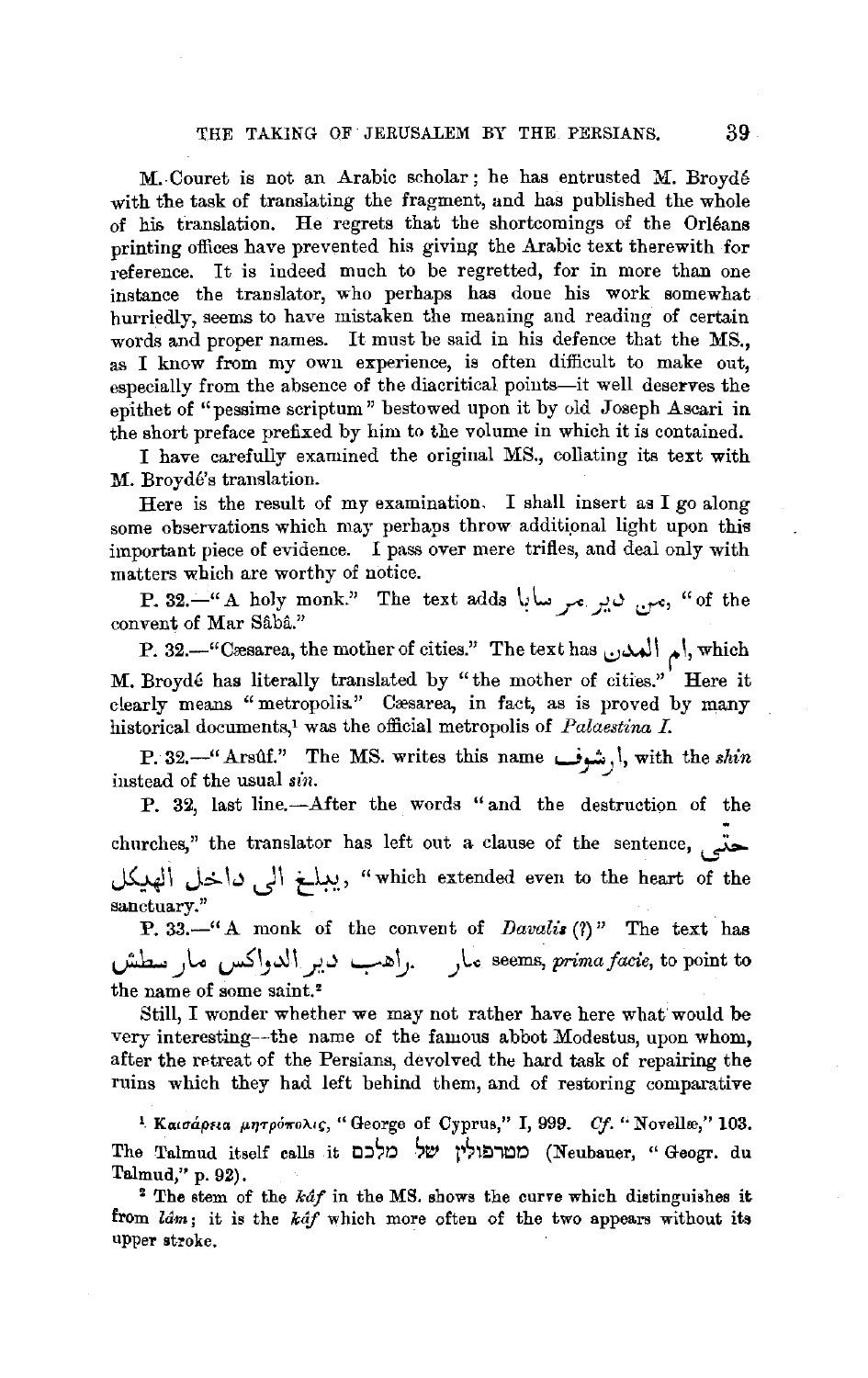prosperity to Palestine. May not *u--1--: \_)Le* (which has been left out by M. Broydé) stand for مود سطس = ماد سطس = 1 think, one strong argument in favour of this conjecture. We actually know that Modestus was abbot of a convent which stood at no great distance from that of St. Saba, and which Eutychius called *إير* ألدوكس, or ~I .,~I .1:.~· "There was," he tells us, "at the convent of *Deir ed Dawdk!Js,* which is the convent of St. Theodosius, a monk named Modestus, who was the Superior of that convent."

Clearly the identity of this convent 1 is completely established, and it seems to imply that of this personage who, it seems, played a leading part not only after the Persian invasion, but also during that invasion, a fact which was before unknown.

I cannot satisfy myself as to the derivation of the name of the convent, ~\ y.\ll (with the variants ~I **J** ~I and ~) *~\* in the  $singular$ ). Compare, however, the Syriac  $\tau$ **ו** $=$   $\delta$ ov $\xi$ , *dux*, and the name of another convent in the same district, the *pova*ornpoor rov  $Σ$ χολαρίου, "the convent of the Scholarius."<sup>2</sup>

The Convent of St. Theodosius is specially mentioned in the "Commemoratorium de Casis Dei,"<sup>3</sup> which is supposed to have been written about the year 808.

P. 34.<sup>.....</sup> And covered their faces.'' The text has **I** يظهوا : "They beat <br>(their) faces."

P. 34, line 13.-After the words "God was with us," the MS. has a  $phrase$  which is omitted in the translation :-

وكذا نقول للعدو باطل تسعا في خراب المدينة

"And we said to the enemy: It is in vain that ye strive to ruin the city."

P. 34.-" The Convent of St. Saba." Mår Såbå is here spelt *~l.:\_r<,'* instead of the usual.Jl..,.

P. 35.-" That I might look in the direction of the Cross." The text has ~] : " That I might pray.''

<sup>1</sup> Its position is well known. It is the ruin called *Deir Dosy* or *Deir Ibn 'Obeid*, about two leagues to the east of Jerusalem.

: I dare not hazard the conjecture that ~ **J"'** may be connected with the national origin of Theodosius, and may be a mutilated form of  $(K \alpha \pi \pi \dot{a}) \bar{c} \epsilon$ .

<sup>3</sup> "Itinera Hiersolym" (Orient Latin), i, p. 303; Tobler, "Descriptiones Terræ Sanctæ" (Leipzig, 1874), p. 80. We are there told that the convent had just been plundered by a band of Saracen robbers.

<sup>4</sup> The same spelling occurs before, at p. 140 $\mu$  of the MS. ( = p. 32 of the translation).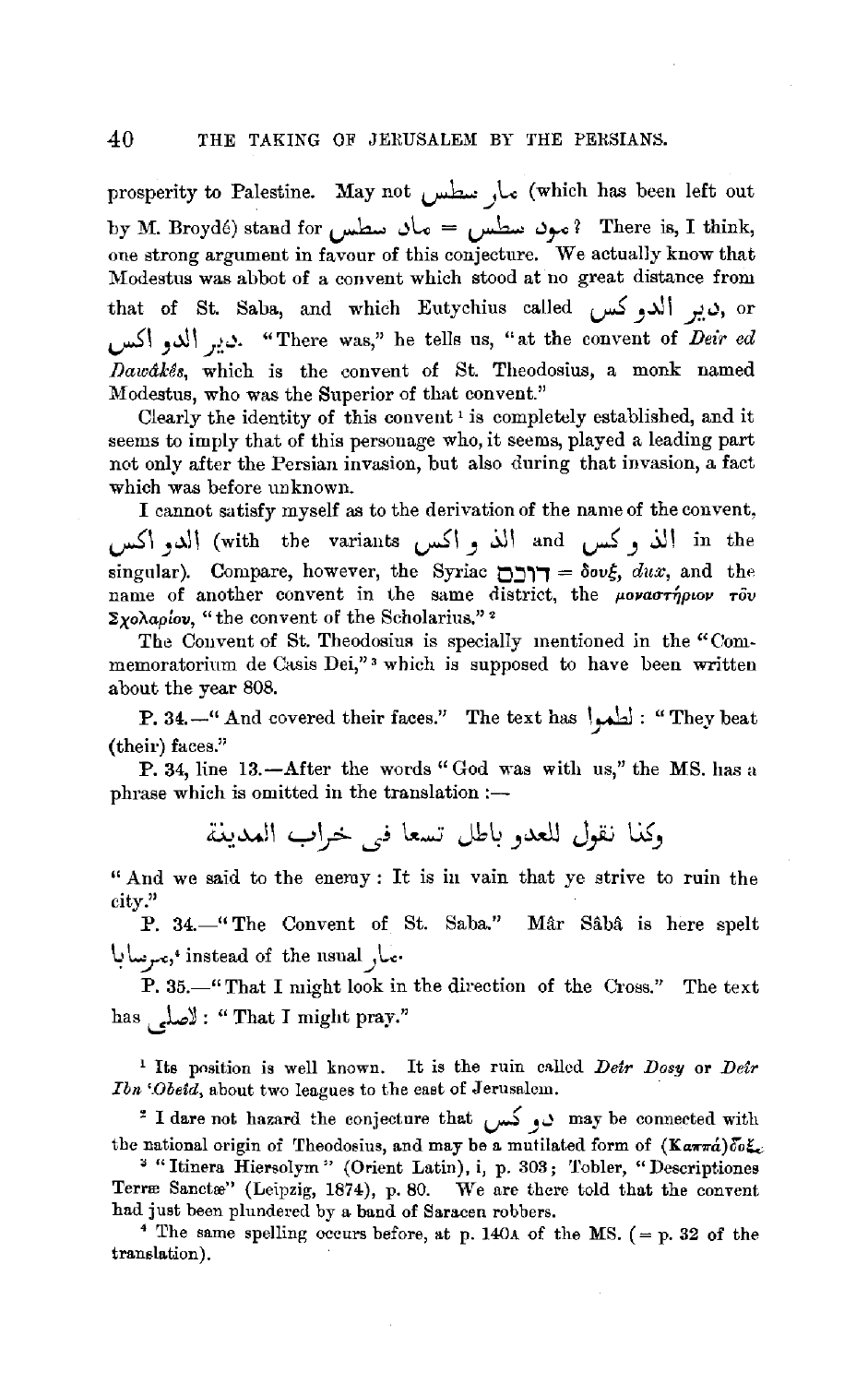P. 35.-" As for the Roman armies (troops)," we must add, "which -were at Jericho" **(b::'.,\ \_j .,s.).)\) .** ..,, u

P. 35.-" Military engines." Observe that the text uses the technical word *..::..:lii..u...~,* "mangonels," which recalls the same word *(µayyav"),*  which is used in Sophronius's hymn (v. 83).

P. 36.<sup>-"</sup> The crucifixion of the *Pure.*" The text has  $\mu$  which M. Broydé has translated by reading the vowels as *mukhlis* or *mukhlas*. We ought to read it *mukhallis*, and translate it "Of the Saviour."

P. 36, note.-The month of June (614) has already been noted in the Paschal Chronicle as that in which Jerusalem was taken by the Persians.

P. 36.--" As men mow straw "---more correctly " grass " ( الجشميشر )). "The sacrifices which lay upon the altars" ; *(.:)\.,j* is a singular, and its true meaning is "the host."

P. 37.-'' Secret places." مطاءئير " really means " cellars."

P. 3i.-..>.:: !Jil I is certaiuly not "the cadi," but "the officer in command." The word is used before p. 33 in the plural .July. It is worth noticing that in his account of the same event, Tabari<sup>1</sup> applies exactly the same word to the Persian commander-in-chief.

P. 37 (compare p. 30, note 2).-The tank near Jerusalem where the Persians penned up their prisoners is more likely to have been the Birket Mamilla than the Birket-es-Sultân. The former has in its favour a local tradition which has endured throughout the ages, connecting the name of Mamilla with the memory of the Persian invasion. Eutychius tells us, not indeed of the prisoners, but of the slain who were in "the place called Mamilla."<sup>2</sup> Our author himself, as we shall see hereafter, mentions Mamilla (he spells it c). Moreover, the word البركة is followed in the MS. by another word of which the translator has taken no notice,  $\{\downarrow\}$ . This is not likely to be the word for " water"; it would be superfluous, and in this case hardly-appropriate, since we must suppose that the *birkeh* into which the prisoners were put was more or less dry, or else they must all have been drowned, which the context distinctly proves was not the case. Beside this  $\lvert \mu \rvert$  level if  $\lvert \mu \rvert$  would be a piece of bad grammar. I am, therefore, inclined to think that this is the mutilated name of El Mâ [mila] itself ( $\lceil d \log d \rceil$ , as we find it written afterwards).

P.  $40. -$ " A holy man's a deacon of a church." The text has

 $<sup>1</sup>$  "Annals," series i, vol. ii, p. 102.</sup>

<sup>2</sup>Eutychius, "Annals," ii, p. 113; *cf.* p. 242. *See* Tobler's "Topographie Von Jerusalem," ii, pp. 62, 180, 219, for an account of Mamilla, and of the legends and traditions connected with it.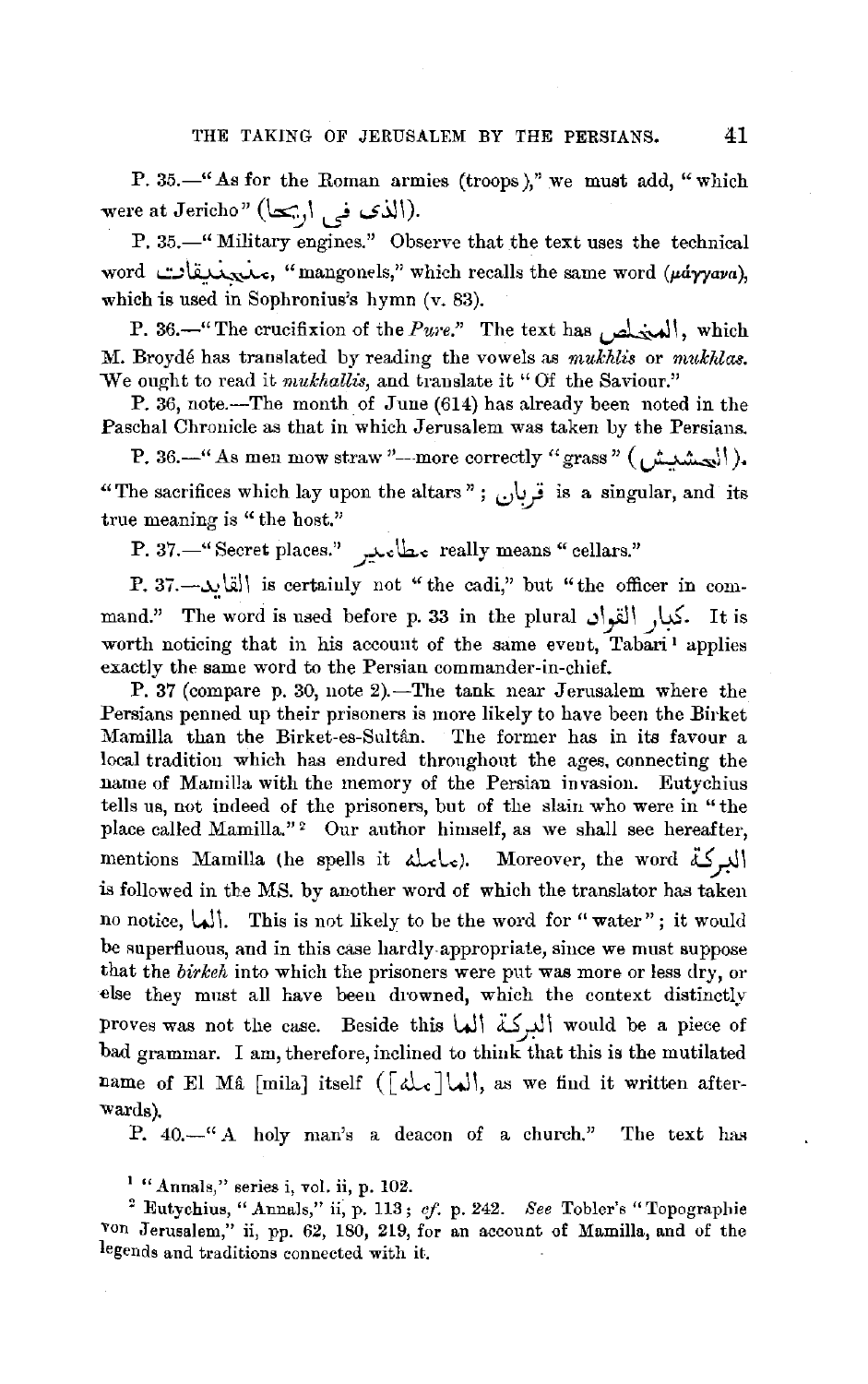~\::U-l\ ~:'--'\....;. ~• "one of the deacons of the (Church of the) Resurrection," that is to say, of the Church of the Holy Sepulchre.

P. 45.-" It is a wonderful thing that God should have safeguarded the Holy Ark of the Israelites and should not have abandoned the Great Cross."

This passage, with which the fragment ends just after the mention of the restoration of the previous relic to the Emperor Heraelius, is, perhaps, capable of a different interpretation. Here is the original  $text:$ 

**<sup>t</sup>'** \_; J:,\\_, ... \ ~ -:.~ '-=-'y.l.:.JI ~ .ill\ ~\ '-:-"~•J\ .:Y" \_, ~ .:.r" ~ I ~Lal I (?) ~

What the writer appears to have meant is this  $-\text{It}$  is a wonder that God should have preserved the *tabut* of the Israelites, and that the venerated Cross should have preserved its seals intact-I suspect that the word *iii*, which does not make good sense here, is a copyist's mistake for يَتْبَى from the verb وَيَنْفَرَى , used technically in the sense of "breaking a seal" (ختم). To understand this passage, we must refer to Tabari's account, which I have already quoted, according to which the Cross was shut up in a golden *tabut*, i.e., "coffer," and was buried as soon as the siege began. It may even have been the existence of this *tabit* which led our author to speak, by analogy, of the *tabut*, or "ark of the Israelites."<sup>1</sup> We know from other sources<sup>2</sup> that after the fourth century the Cross was generally kept shut up in a silver-gilt reliquary (loculus argenteus deauratus in quo est lignum sanctum crucis). As for the seal-the Patriarch's own seal-which for greater security was placed upon the box that contained the Cross, many writers<sup>3</sup> bear distinct testimony to its existence.

#### III.

I now come to what is by far the most interesting passage, that wherein, at the end, the Arab writer enumerates a number of places in

1 Perhaps, however, it is better to take the passage to mean that God had saved the *tabut*, containing the Cross, from the attacks of the Jews, who, as is well known, took the side of the Persians and did their utmost to have the Christians exterminated. *وج*فظ می **from!'** 

<sup>2</sup> "The Pilgrimage of St. Silvia of Aquitania," p. 67 (Palestine Pilgrims' Text Society).

<sup>3</sup> See the passages quoted by M. Couret from Theodoretus, Alexander, Socrates, Nicephorus, and other writers, in his "La Palestine sous les Empereurs grecs," p. 244.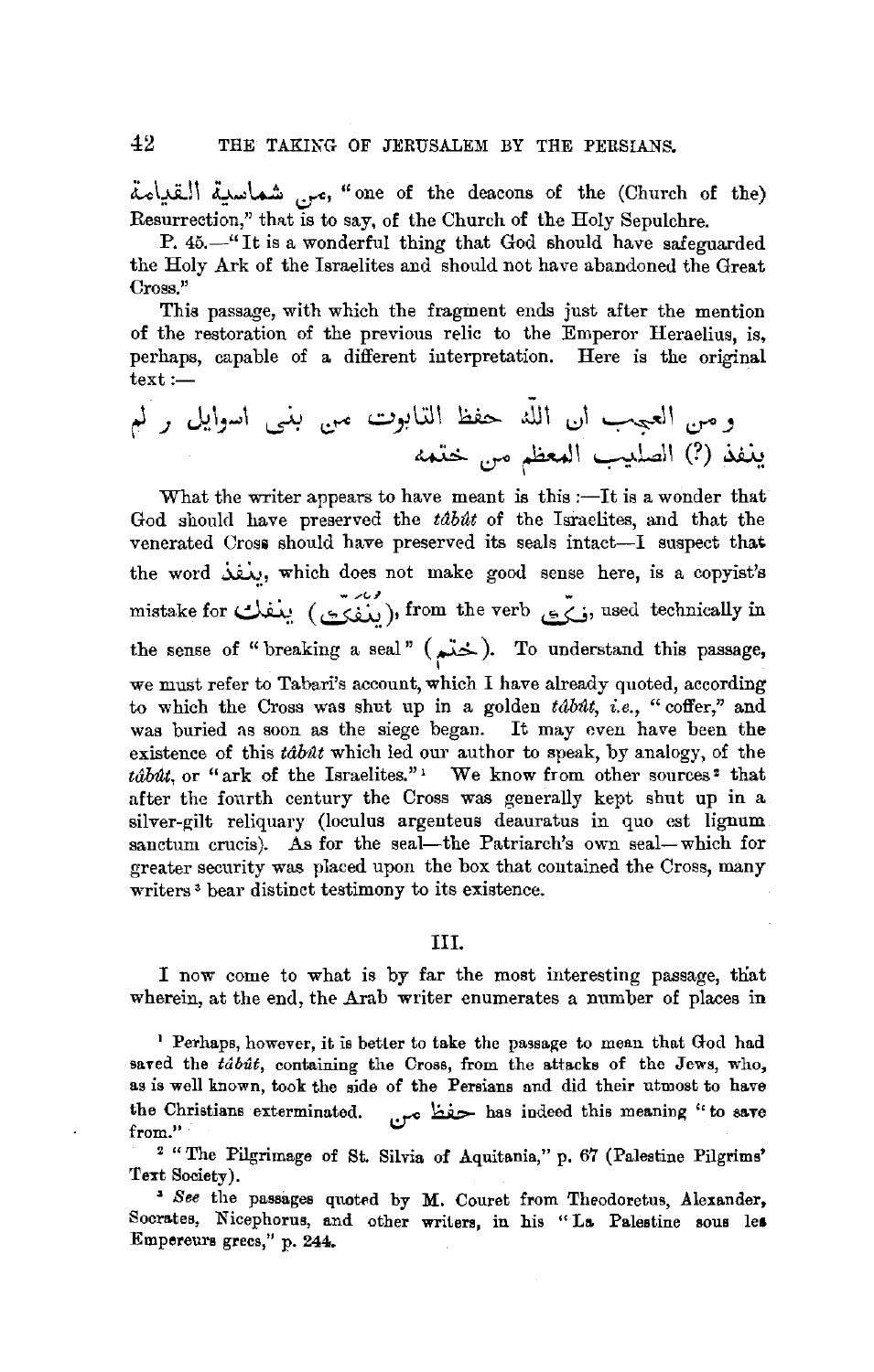or near Jerusalem, in a sort of catalogue setting forth the num her of the inhabitants who were massacred by the Persians. It would be a waste of time to stop to discuss the correctness of the author's figures. or of the method of calculation which he seems to have employed. Certain it is that poor Thomas and his wife must have had their hands full if they really counted and, what is more, buried the 62,455 corpses spoken of by our author ! Taken by itself, the exaggeration of the figures is enough to cast suspicion upon the story ; yet the story seems to be based upon real history. Probably the author merely embellished some true tradition. Indeed, the Armenian<sup>1</sup> chroniclers tell us that when Indeed, the Armenian<sup>1</sup> chroniclers tell us that when the massacre was over, orders were given to count the slain, and it was found that 57,000 persons had perished. Some speak only of 17,000 killed and 35,000 prisoners, which still is a quite respectable figure. It is not imposgible that a numbering of the victims really took place, and that the work before us reproduces, wholly or partially, the lists drawn up at the time, with considerable amplifications which can be all the more easily explained if these lists were made out in figures, or in Greek numerical letters. But, as I said before, the real value of the fragment consists in the topographical hints which it contains, and these, at any rate, appear to be founded on fact.

Many of these hints have puzzled the translator. It is worth while to go through the entire passage afresh. I think, therefore, that I cannot do better than give the whole of the Arabic text of the passage, and make a fresh translation of it. I write the place names just as I find them in the MS,, without supplying the diacritical points where they are wanting. I shall then discuss those with regard to which I disagree with M. Broydé's transliteration or translation. For convenience I shall arrange the text like a catalogne, numbering the names of places, and putting opposite to each of them the number of corpses fonnd there. These numbers, which I have put in figures, are written at full length in the original. It will be remarked that the total of these figures does. not quite agree with the total given by the writer.

<sup>~</sup>\_r:>) 1.,w *d.-~'* \_\_r.J1 .i..i\ r1 L.o.; Ai J\~ *J::-\_) I;)~*  Ju .u~-b <sup>~</sup>

"There was a man named Thomas who reported that he had buried those who had been slain, and that he had counted them, he and his wife together, he says that there were-

- **<sup>7</sup>**at St. George's altar, ~ *J:> ...s \_ \_,,* \... **t\_:'M** *~:,*  .1
- 18 from the House of  $\mathbf{El}$  Amana  $\langle \rangle$ ,

 $250$  from the cisterns  $(?)$ ,

<sup>1</sup> "Dulaurier," op. cit., p. 229 (Thomas Ardzrouni et Sépéôs). 3. ومن البهداب

2. ومن دار الامانه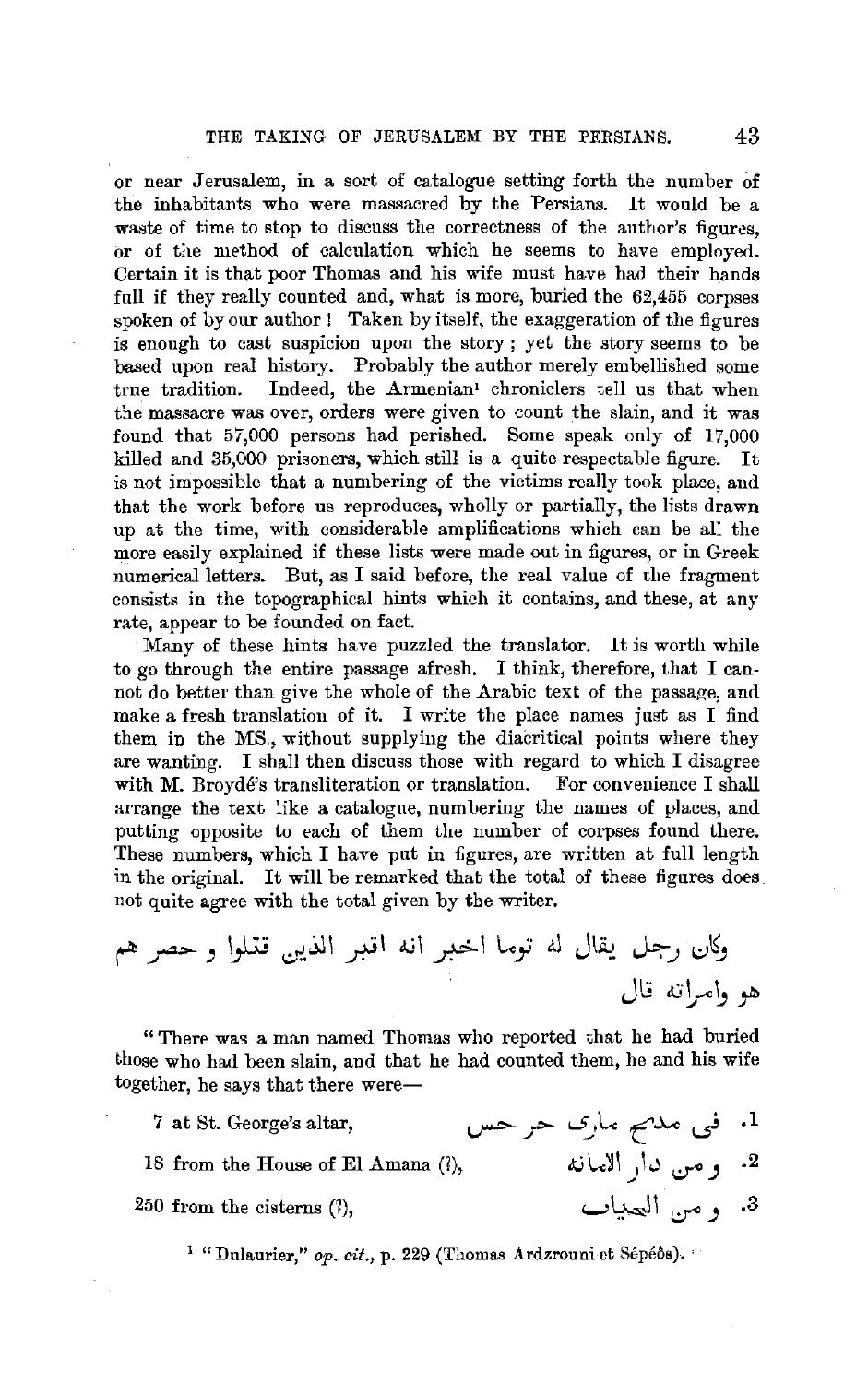| 290 from the altar of (the church of<br>the Virgin),    | و من مدحم الينيه<br>$\cdot$ <sup>4</sup> |
|---------------------------------------------------------|------------------------------------------|
| 369 from the church of St. Sophia,                      | و سي كدسه القديسه صوفيه<br>$\cdot$ 5     |
| 2112 from the convent of SS. Cosmas<br>and Damian,      | و من دير قـزمان و دميان<br>$\cdot$       |
| 70 from                                                 | 7. ويس العلب                             |
| 212 from the House of the Resurrection,                 | و مس دار القیامه<br>$^{\circ}$ .8        |
| 38 from the market,                                     | 9. و من السوق                            |
| 723 from the street of Smrnka (?),                      | 10. و مس حارد (?) سمرنقا                 |
| 1409 from the house of St. Mark,                        | 11 و میں دار مار مرقس                    |
| 197 from (the west side ?) of Sion,                     | <sup>12</sup> و من عربی صهدیوں           |
| 2107 from the Sheep-pool,                               | 13. و من الابر و بانبيكي                 |
| 1700 from the House of St. James,                       | 14. و سن دار مار يعقوب                   |
| 308 from Golgotha,                                      | 15. و من العبلمجلة                       |
| 8111 from the Kabâïl (?),                               | 16. و مس القبايل                         |
| 1708 from the Bkhartin (?),                             | 17. و من البخارون                        |
| 2318 from the fountain of Siloam,                       | 18. و میں عدیں ساوان                     |
| 24518 from Mâmila.                                      | 19. و میں مامله                          |
| 1202 from the city $(l)$ of gold $(l)$ ,                | 20. و مس مدينه ادهب                      |
| 4250 from the convent of St. John,                      | 21. و مَن دير مار يوحنا                  |
| 167 from the Royal Gerokomion<br>(hospice for old men), | 22. و س جرقومديون الملك                  |
| 1207 from the Mount of Olives,                          | 23. و من طور النزيتون                    |
| 83 from the Mtrûniyât of the<br>Resurrection.           | 24. و مس مطرونبيات القيامة               |
| 102 from the little market,                             | 25. و من السوق الصغير                    |
| 417 from the great market,                              | 26. و من السوق الكندر                    |
| 38 from the church of St. Serapion,                     | 27. و مي كديسه مار سرابيون               |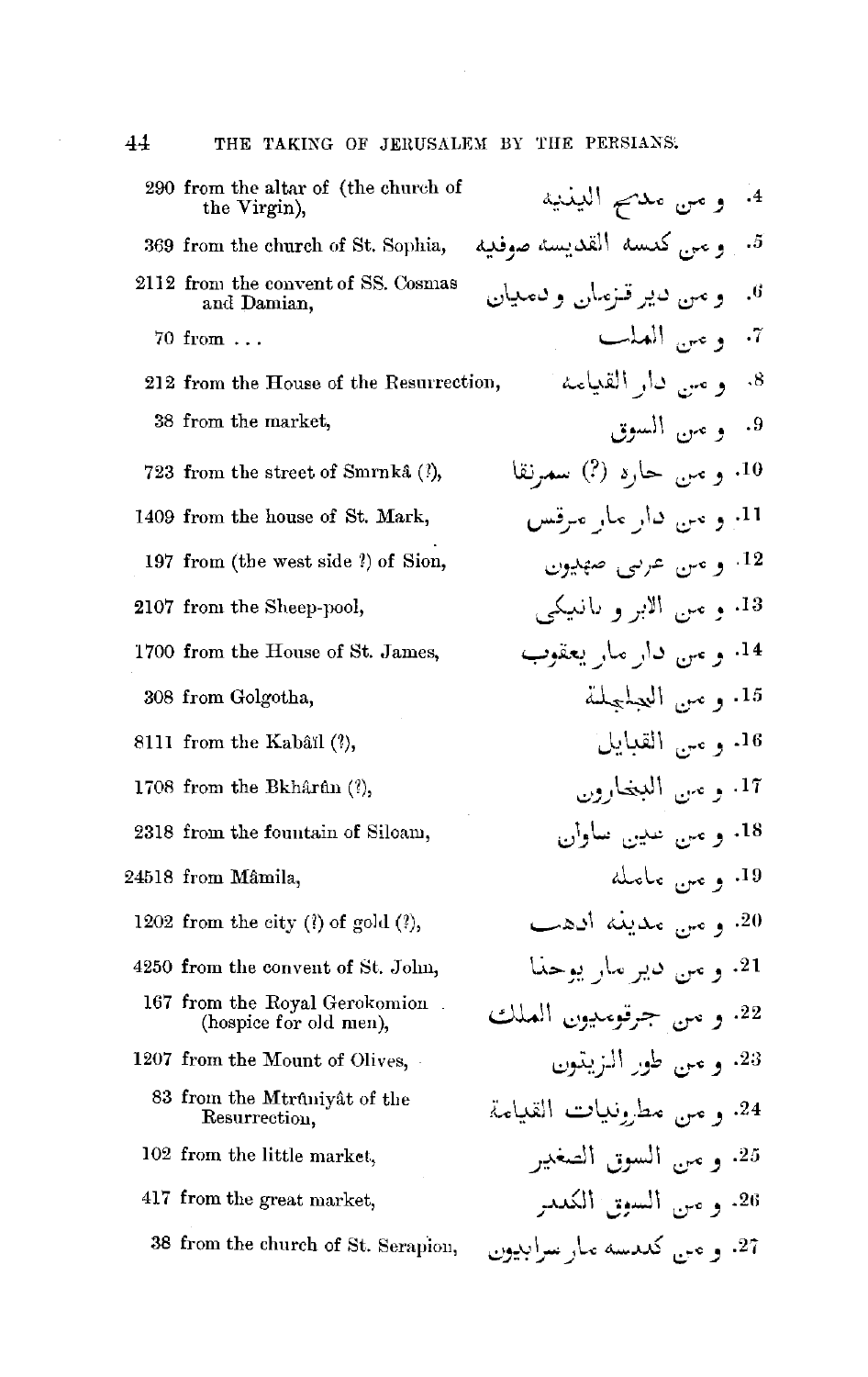28. و من قدام العلملة 80 from (before ?) Golgotha, 6707<sup>1</sup> from caves, cisterns. 29. و من العغاير و العبيات و العناين and gardens  $(?)$ 30. و تيس معجزات داود .(2210 from the Mihrâb of David (the Citadel) و ميس معجزات 31. وعلى قاخل المدينة 265 from the interior of the city, 32. و من العوض الدى (هدم) laop from the place where the<br>breach had been made in (هدم) laop in the enclosing wall. the enclosing wall.

"The total of all those slain at Jerusalem by the Persians amounts to 62,455."

No. 1. جس-.1 Note the form منذبهم ماری جو جس-.1 No. , C "Saint." It is difficult to identify the site of this church. It must, in any case, be the Sanctus Georgius of the Commemoratorium de casi  $Dei^*$  a list of names which is thought to have been drawn up in the vear 808.

For an account of the various convents and churches of St. George at Jerusalem see Tobler's Topographie von Jerusalem, I, pp. 280, 281, 372.

No. 2 .- ذَا, الإمانة, literally " the house of security " (" of the deposit," or "of the faith "). The second word seems to me to be a transliteration of some mutilated proper name. The first,  $\bigcup$ , used here and elsewhere (Nos. 5, 8, 11, and 15), seems to be the exact translation of the Greek word olkos, in the Christian sense of "holy house, church."

No. 3.-This word, with its last letter unpunctuated, can be nothing but جداب the plural of جمال "cistern," as in No. 29. It would be rash, I think, to try to see in it  $\Gamma a\beta\beta a\theta\hat{a}$ , or the Lithostrotos of the Gospels, a name which seems to have disappeared early from local tradition.

No. 4.-The reading of this name is doubtful: after alif and lam there are merely two curves followed by a final he; above the two curves there is a dot; below them there is a group of four dots, which would serve for several quite different combinations of letters. It is, however,

<sup>2</sup> "Itinera Hierosolym." (Orient Latin, i, p. 302). Tobler, "Descriptiones Terræ Sanctæ," p. 78.

 $-45$ 

<sup>&</sup>lt;sup>1</sup> Or 6907: the diacritical points are omitted in the word  $\lambda$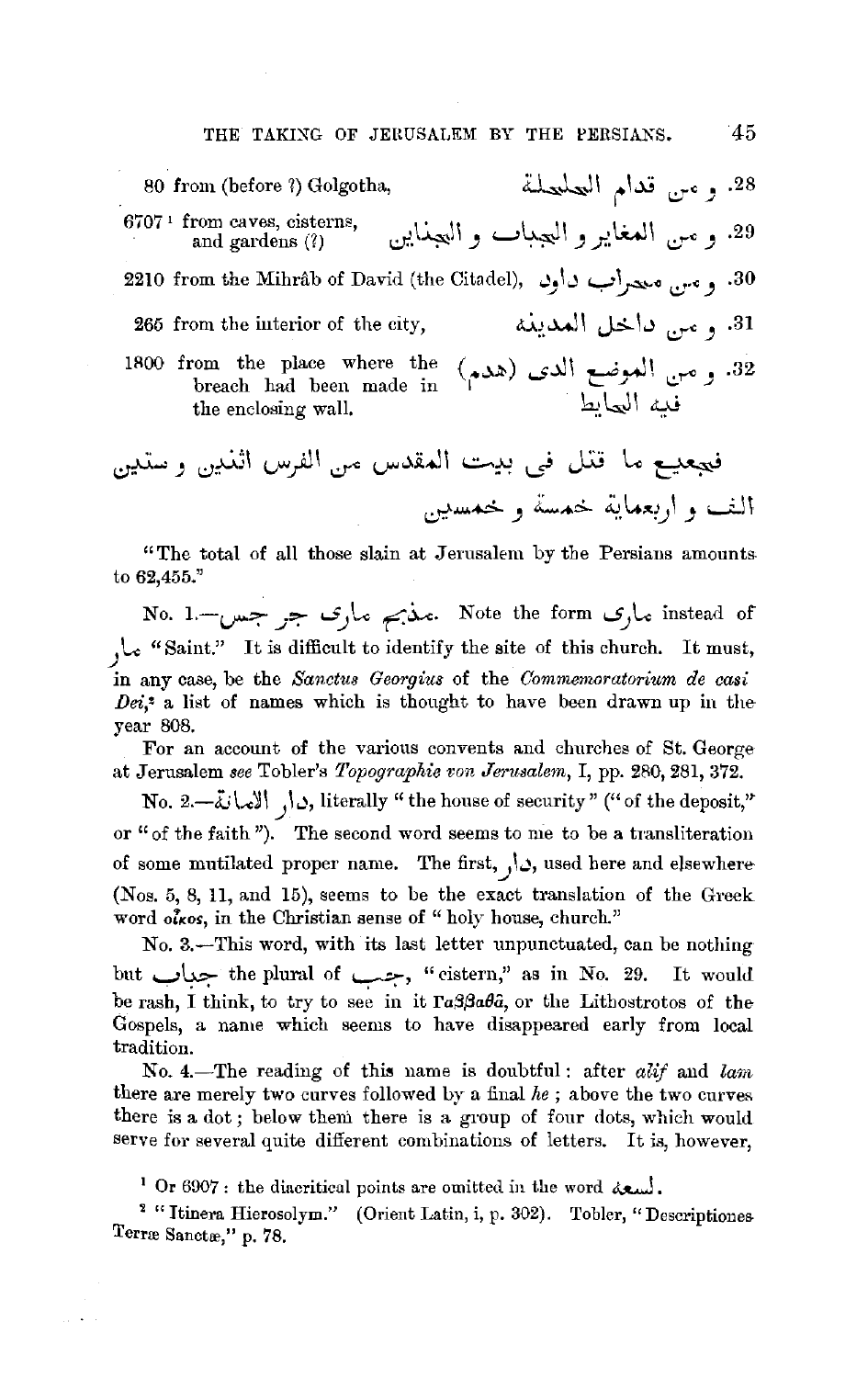possible, I think, to prove that what is meant is a certaiu *Ohitrch of the Virgin,* about which we have elsewhere distinct and copious historical evidence, although it has not hitherto been distinctly set forth.

I shall begin by proving that the church mentioned by our author is the same as another church in Jerusalem whose name, which likewise is extremely obscure, has been preserved to us by Eutychius; the 4.'JI ~- It is evident, **if** we compare this ~I with the ~\ of our text, that the word, however it may be really spelled, is the same. Their identity is finally proved by the fact that we are told by Eutychins that this very church, together with that of Gethsemane, was one of the first churches destroyed by the Persians ;<sup>1</sup> both of them, he adds, are in ruins even to this day.• Pococke, the translator of Eutychius, has transcribed this name as *Eccleaia Eleniae,* thereby giving one to understand that it was a *church of Helena.•* But it is certain that it is not a *church of St. Helena* that is meant ; besides, the name of Helena is written quite differently in Arabic;<sup>4</sup> still less is it a church of *St. Anne*, as some writers have arbitrarily guessed.

In another passage• Eutychius tells us about this same church. Peter, the Patriarch of Jerusalem, he says, sent St. Saba to the Emperor Justinian, with instructions to obtain from him several favours, among others, the building of a hospital *(bimarestan)* for strangers, and the completion of the Keniset Elineh, the building of which had been begun by Elias and had not been finished •-which favours were granted and straightway carried out.

If we now refer to the Greek writers of the same period, for instance to the *Life of* St. *Saba,* by Cyril of Scythopolis, what do we find *1'* St. Sabas, sent by the Patriarch Peter, begs Justinian to establish at .Jerusalem a hospital *(nosolcomeion)* for sick pilgrims, and *to finish the* 

1 Eutychius's "Annals," ii, p. 213-

اول ما انزل خرب كذبيسة المجسمانية وكذبيسة البينة

~ Eutychius died in 939.

<sup>3</sup> In another passage, which I quote hereafter, he translates it boldly *Helenae templum,* and to establish this reading he corrects in an *erratum*  (II, p. 212, line 15) *Eleuiae (Eleniae)* into Helenae.

4 .i:.i~, as Eutychius himself spells it in other parts of his work {" Annals," i, p. 408).

<sup>5</sup> Sepp. "Jerusalem," i, p. 674, evidently trusting to an identification of Tobler's "Jerusalem," i, p. 428, note; hut this identification of Tobler's was put forth by him with far less confidence. Compare Tobler's "Die Siloahquelle," p. 173, note 2.

<sup>6</sup>Eutychius, indeed, tells us earlier in his "Annals" (ii, 109), that the Patriarch Elias (who died in 513) built many churches, among others the

لولم يتمها ) Vhich he did not finish.<br>البغة

7 § 72, Cotelerius, "Monum. Eccl. Graec.," iii, p. 343.-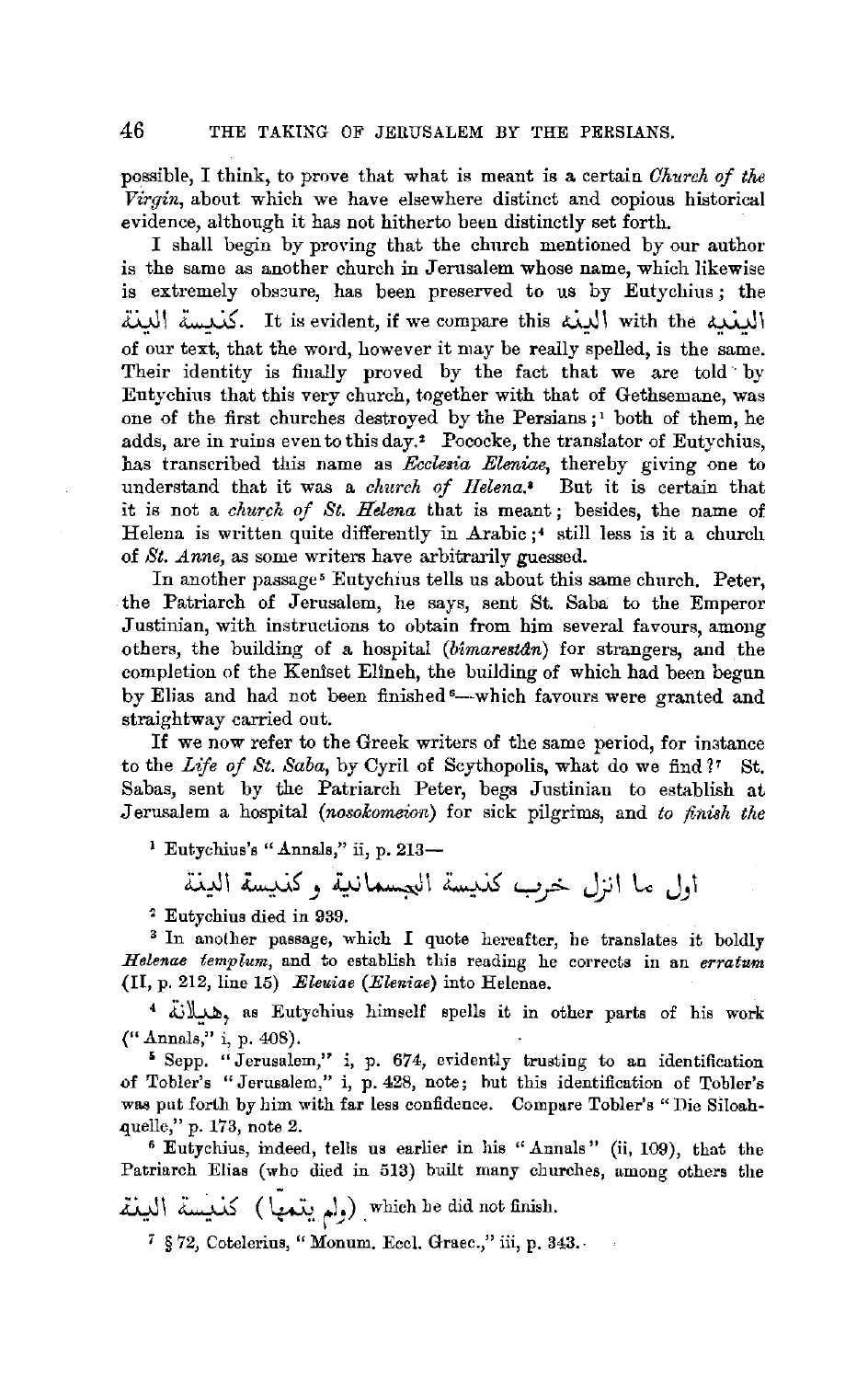new church of the Virgin, which had been begun by Archbishop Elias. Και την αυτόθι θεμελιωθείσαν νέαν της Θεοτόκου εκκλησίαν προ χρόνου υπό του άργιεπισκόπου Ηλία δικοδομήσαι και διακοσμήσαι,

Justinian granted the wish of Peter and St. Saba, and sent to Jerusalem the architect and *machinarius* Theodorus, to build the new church of St. Mary, the Holy Mother of God, Ever Virgin. 'Ent ro rhv νέαν οικοδομήσαι έκκλησίαν της ανίας Θεοτόκου και αειπαρθένου Maplas.<sup>1</sup>

The work lasted for no less than 12 years. The author describes this church, which he calls  $\eta$  vea example  $\tau \hat{\eta} s$  mavuuvntou Oeorokou-as a wondrous building, surpassing all those of which the Greek writers tell us.

This identification will, I think, be regarded as proved : that which Eutychius calls the دَمْلِيسة اللَّذة Eutychius calls the دَمْلِيسة اللَّذة is indisputably the new church of the Virgin mentioned in the "Life of St. Saba," which was begun by the Patriarch Elias, and finished by the This is an important historical point which has Emperor Justinian. hitherto been overlooked by modern writers on the history of Palestine.

This point being established, it becomes, on the other hand, more than probable that this church is no other than the famous Basilica of the Virgin, which, according to Procopius,<sup>2</sup> was built at Jerusalem by Justinian's orders, of which church the Byzantine historian has left us that detailed description, which is the subject of so many controversies among archaeologists. Procopius distinctly says that this matchless sanctuary was commonly called by the people the "new church" ( $\nu \in \mathbb{R}$ "  $\epsilon$ κκλησίαν κοινούσιν (?) οι  $\epsilon$ πιχώριοι) - which, as we have seen, agrees exactly with the expression always used by the writer of the "Life of St. Saba" when speaking of that Church of the Virgin which I propose to identify with this one.

This distinguishing name of the new church seems to have remained in use for a long time, for the Commemoratorium de casis Dei, which was written at the beginning of the ninth century, says distinctly "In Sancta Maria nova, quam Justinianus imperator exstruxit, xii."<sup>3</sup> This work draws a clear distinction between this Sanctuary of the Virgin, built by Justinian, and the two other churches at Jerusalem under the same invocation, to wit :-

- 1. The church of St. Mary,<sup>4</sup> marking the spot where the Virgin was born, in the Sheep-pool ("in Sancta Maria ubi nata fuit in Probatica, V.").
- 2. The church at Gethsemane, in the valley of Jehoshaphat, which

<sup>1</sup> Cotelerius, "Monum. Eccl. Graec.," iii, p. 346.

<sup>2</sup> Procopius, "De Aedificiis Justiniani,"  $\nabla$ , 6. On this subject see the various theories supported by Williams, Robinson, Tobler, Fergusson, Sepp, de Vogüé, &c.

<sup>3</sup> "Itinera Hierosolym." (Orient Latin, i, p. 302).

<sup>4</sup> Theodosius, A.D. 530, Palestine Pilgrims' Text Society, vol. ii, p. 11.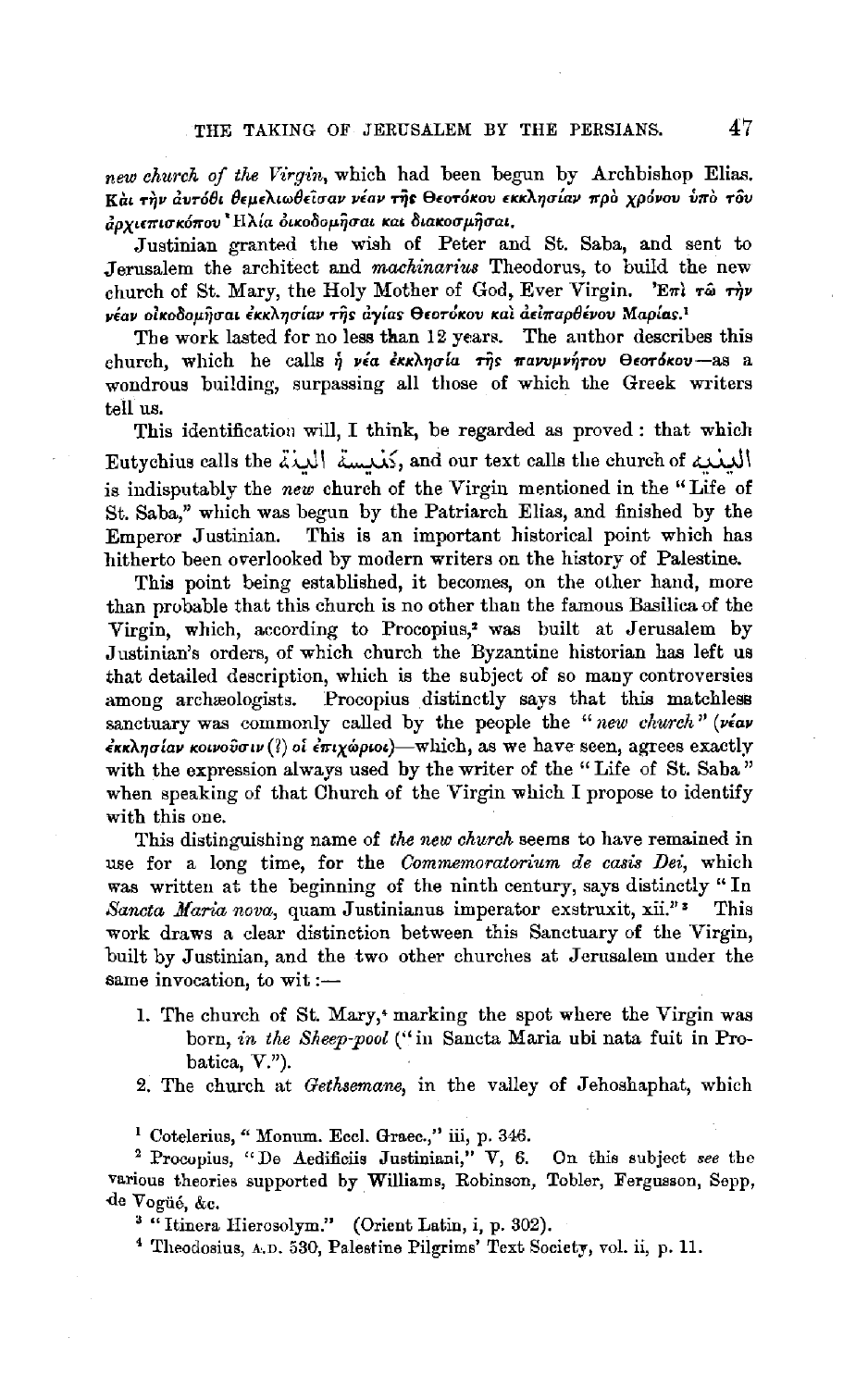### 48 THE TAKING OF JERUSALEM BY THE PERSIANR.

marks the place where the Virgin was buried ("in valle Josaphat, in villa que dicitur Gethsemane, ubi Sancta Maria sepulta fuit, nbi sepulcrum ejns est venerabile ").

This accurate description now enables us to make out distinctly among the three churches of the Virgin mentioned by Antoninus Martyr, as being in existence in Jerusalem in 570, which have too often been confused by modern critics, the following  $:=$ 

- 1. St. Mary, of Gethsemane ("basilica Sancte Marie, in qua monstratur, sepulcrum  $\ldots$  .").
- 2. St. Mary, of the Sheep-pool(" ad piscinam natatoriam, que quinque porticus habet, et in una earum est basilica Saucte Marie, in qua multe fiunt virtutes ").
- 3. The St. Mary's which Antoninus Martyr found when he came from Sion, with its numerous household of monks, its hospices for lodging male and female pilgrims-in which he himself was lodged-and its hospital for the sick (" de Sion venimus in basilicam Sancte Marie, ubi est congregatio magna monachorum, ubi sunt et xenodochia virorum et mulierum ; susceptus peregrinus sum; mense innumerabiles, lecti ægrotorum sunt amplius tria millia ").

This last basilica of St. Mary is beyond doubt that which had been built by Justinian a few years before. What, in my opinion, renders this certain is that Procopius informs us that Justinian founded and attached to the sanctuary a hospice for pilgrims and a hospital for the poor. It may be remembered, also, that St. Saba asked Justinian to build both a hospital for pilgrims and the great basilica of the Virgin.

To sum up, the result of all these identifications is that the basilica of the Virgin, built by Justinian, and spoken of with so much admiration by Procopius, is the same as the church of اللغلة mentioned in our text. Though this piece of evidence opens a new field, still this is not the place to discuss the much-vexed question of the true site of this basilica. I shall confine myself to saying a few words about the possible derivation of this obscure Arab name. When I compare the certainly cognate forms {الينة} and and {البندية}، والليفية and  $\mu$ } given by Eutychius and our text respectively, I ask myself whether there may not lurk in these forms a transliteration of the Greek  $\eta$  *Néa, the new, which, according to* the testimony of Procopius, confirmed by the "Life of St. Saba" and the treatise '' De casis Dei," seems to have been the specific and popular title of Justinian's great Basilica.<sup>•</sup> If so, we ought to restore it to its normal form, as .*i*iii, or *II, en-neia, en-neiya*, or even *en-nëa*,

<sup>&</sup>lt;sup>1</sup> This latter form being subject to the incidences of palæography, which I have laid down, *supra*.

<sup>&</sup>lt;sup>2</sup> Compare the form *vEL*oraTog co-existent with *vEWTaTOG*.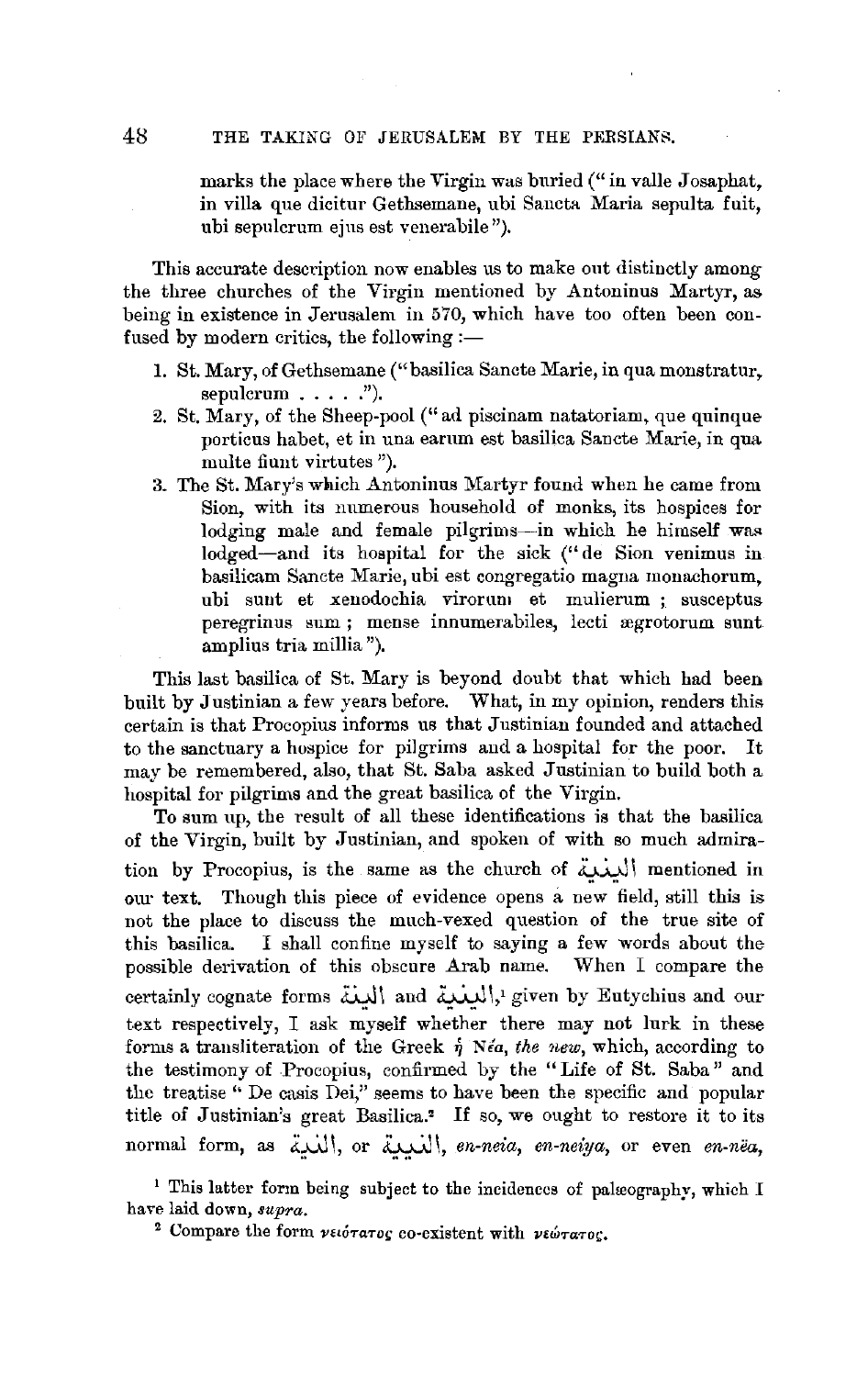pronounced with a short  $i$  between " $e$ " and " $a$ ," which seems to argue that there was a vulgar form *neia* for *véa*, which we may admit<sup>1</sup> without going so far as to refer it to the influence of the Ionian dialect, which is unlikely. Strictly speaking, we may conceive a form النعكة, which would be a very faithful transliteration of *via,* with a hamzated *ya* to mark the hiatus between the two vowels. As for the final alpha represented by  $ha$ , our text itself furnishes us with a certain example, and one very much to the purpose (see the following number): موفدة (and not 4J **J"")** = *'iocp[a.* 

No. 5.-~ ~ ~~I ~.5, "the Church of St. Sophia.''  $-$ This is the basilica mentioned in many of the accounts of pilgrimages<sup>2</sup> in the seventh century, which was supposed to be built on the site of the Prætorium, or "House of Pilate." Perhaps it is also mentioned in a fragment of a Greek inscription in Jerusalem, hastily reproduced in Waddington's collection (No. 1903), of which I took a better copy in 1869.

No. *6.-.:.1\..oj,* which *M.* Broyde translated *Kesman* (1), should be corrected to **;تر**ماز or rather قرماس), or rather ترماز eted to i Ko(µas for *Kooµas.* The treatise "De casis Dei,"<sup>4</sup> mentions, about the year 808, the existence of a sanctuary at Jerusalem dedicated to the two saints, patrons of physicians, " In sancte Cosma et Damiano, ubi nati fuerunt, III, et ubi medicabant, presbyter I." This must be same of which Moschus speaks in his "Pratum Spirituale":<sup>5</sup> *dis rov dyiov Koouav*-**,c;,,** *aaµ,tav&v.* We hear also of a church of St. Cosmas' at Jerusalem at the time of the Crusades. As is well known, the saints Cosmas and Damian are worshipped together, and in many places churches are built under their united invocation.

No. 7.-M. Broyde reads~\, "the Cross," but there is no *sad;*  the group of letters is very uncertain; the fourth may be a kaf instead of a *lam*;  $\lambda$ , "the school," is not likely to be the true reading.

1 I have not the original text at hand, and cannot say whether the monastery of Neas mentioned by St. Gregory the Great *(ap.* Couret, "La Palestine," p. 214, n. 7), has any connection with Justinian's  $\frac{\partial f}{\partial n}$  via.

<sup>2</sup> "Breviarius de Hierosolyma" ("Itinera" of the Orient Latin Society, vol. i, p. 59; Palestine Pilgrims' Text Society, vol.'ii, p. 16) *"basilica grandis*  ... *et vocatur 8ancta Bopkia* " ; Theodosius, § 7, Palestine Pilgrims' Text Society, vol. ii, pp. 10, 11, " *ecalesia Bancte 8opkie"* ; Antoninus Martyr,. § 23, Palestine Pilgrims' Text Society, vol. ii, p. 19, " basilica Sancte Sophie."

<sup>3</sup>Compare **L,WY** .)L.., in Eutychius's "Annals," vol. ii, p. 513.

4 "Itinera Hierosolym.," p. 302.

طأ

<sup>5</sup> Migne, "Patrologie grecque," vol. lxxxvii, § 127 (twice).

 $6$  Paoli, I, 236, " Guido de S. Cosma de domibus ... juxta S. Cosmam."

D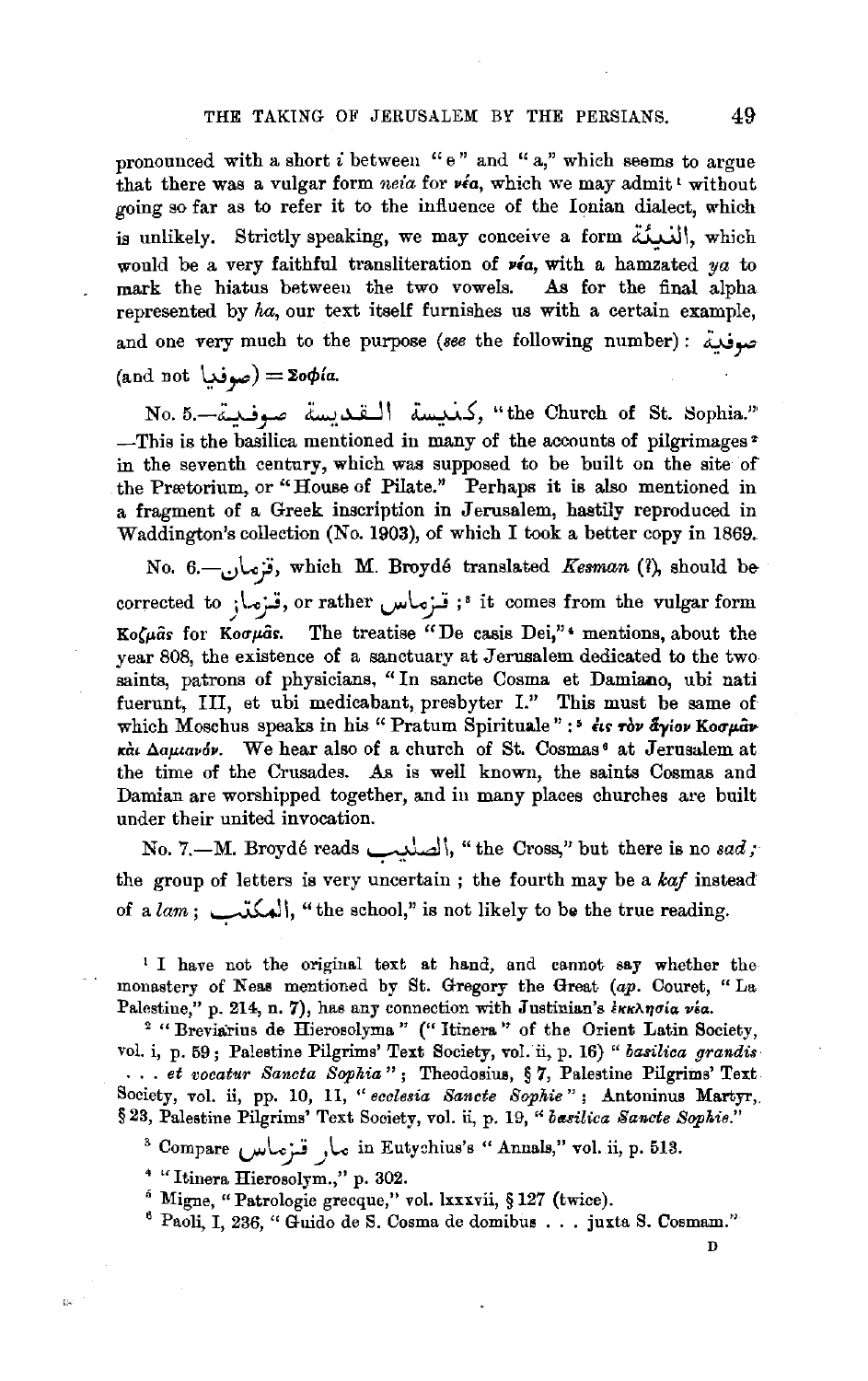No. 8.-For ,  $\downarrow$ , *see* above, in the comment on No. 2. Let  $\downarrow$  $=$  *olkos της 'Αναστάσεως*; exactly what we call "the Church of the Holy Sepulchre."

No. JO.-I do not see what name can lurk under this formula: probably some more or less mutilated transcript of a Greek name. The first letter may not be a  $sin$ : the whole figure may be divided into two curves, which, by the addition of different diacritical points, might form any combination of letters whatever.

Could it be a transliteration of the name Veronica (Bepovin, Vironice, Vironica, Veronica, Beronica)? If so, we must assume a primitive form I.ii **f.":'** or **li.~~.** It is true that the localisation of the legend of St. Veronica at Jerusalem is of late date. Tobler (op. cit. I, p. 251) says that the House of St. Veronica is mentioned by pilgrims for the first time in 1449.

No. 11.-It is hard to prove that this Church of St. Mark is the same as the مار مرقس of the present day, where the Syrian convent is, for the historical notices of the latter do not extend beyond the fifteenth century.'

No. 12.-M. Broydé reads  $\frac{1}{2}$  " on the west side of Sion"; one may be permitted to feel some doubt about this.

No. 13.-Instead of M. Broyde's meaningless El-Ibrounatik we ought simply to read . وباتيكم el-Ibroubatiki, an exact transliteration of  $\pi$ po $\beta$ arun, the Sheep-pool, *Probatica*. This Gospel name for the church which afterwards became *St. Anne's,* by a curious alteration of the legend which I have explained elsewhere, was still perfectly well known in the time of Sophronius, who uses it in one of his odes.<sup>2</sup>

No. 14.-" The House of St. James."-Perhaps this is the Church of St. James· now in the Armenian Convent, although this church does not appear in any descriptions of Jerusalem earlier than the eleventh century. I find, however, in the treatise *De casis Dei,* written about 808, mention of a monastery or church under this invocation *(ln Sancto Jacobo*).<sup>3</sup> Theodosius<sup>4</sup> also speaks of a place near the city (south of the

<sup>1</sup> Theodosius ("Itinera Hier.," i, p. 65; Palestine Pilgrims' Text Society, p. 10), writing in the sixth century, places "the House of St. Mark the Evangelist " on Mount Siou.

<sup>2</sup> Migne, "Patrologia graeca," vol. lxxxvii, p. 3822 (compare St. John Damascenus). (See Palestine Pilgrims' Text Society, vol. xi, Extracts, &o., pp. 31, 32). This ode is of rare interest, for it shows us in process of formation the legend which by a play upon words has made out of Bethesda. " the House of Grace," the *Bett Hanna* of the Arabs, with the double meaning of "House of Grace" and "House of Anne" (which means the same thing).

3 "Itinera," &c., i, p. 302; Tohler's "Descriptiones," p. 78.

4 "Itinera," &c., i, p. 65.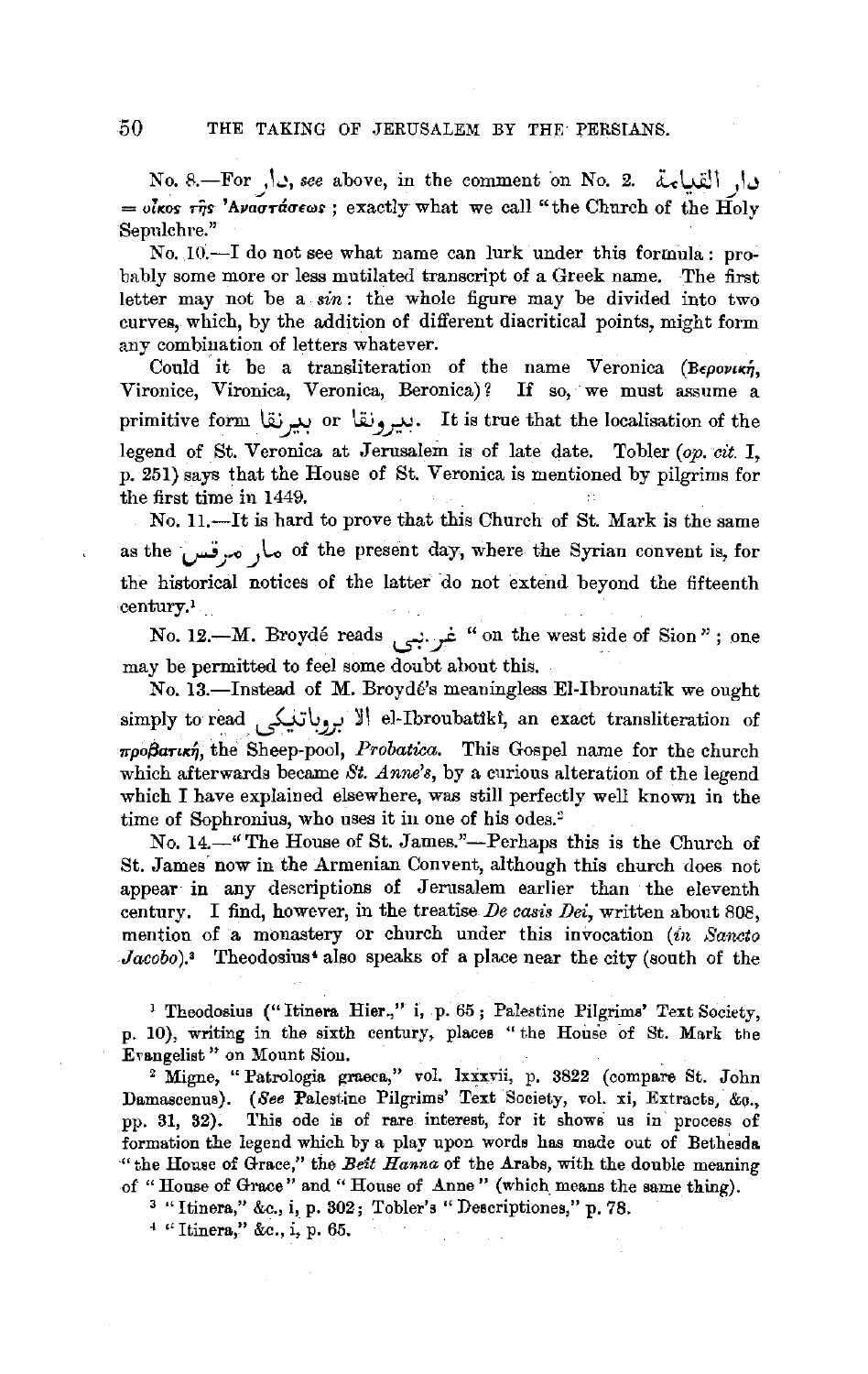Haram) which was called *Sanctus Jacobus;* but he does not say that there was a church there.

No. 16.-·In spite of its apparently Arabic form, this name must also be a transliteration. One might be tempted to read  $\omega = \epsilon$  *ampanile*; but any mention of the belfry of the Church of the Holy Sepulchre would have the effect of bringing the date of the fragment down to the period of the Crusades, seeing that this belfry, which is altogether built to suit Western usages, only dates from the twelfth century.

No. 17.-..:.!J}-~~ I is perhaps a transliteration of some Greek name  ${$ (ending in *ov* or  $\omega$ ?). Palæographic alterations possible.

No. 18.-" The Fountain of Consolation." This is merely the *Fountain of Siloam,* with its Arabic name correctly written *'Aln Selwdn.* 

No. 19.<sup>-</sup>' Namila" should be *Mamila*, تعاعلته, it is the name of the Pool Mamilla, of which I have already spoken at length, and where the prisoners were penned up. It should be noted that this place yielded the greatest number of dead bodies (24,518!).

No. 20.-I have sought in vain for the meaning of "the golden city." It seems difficult to connect it with the *Golden Gate,* a mistaken title which did not come into being till later, apparently through the Crusaders *(Porta Speciosa, Πύλη Ωραία, portes Oires).'* The two words in the MS. are perhaps two misspelt trauscripts from the Greek. Can they possibly allude to some church dedicated to St. John *Chrysostom?* 

No. 21.-There were several churches and convents of St. John<sup>2</sup> at Jernsalem, and we have only too many to choose from. This church is perhaps that mentioned in the *Commemoratorium de Casis Dei*,<sup>3</sup> in the words" in sancto Johanne, ubi natus fuit."

No. 22.-" Of Hercanien-the-King" (?).-The quite different reading which I propose instead of this, "Of the *dJerokomion* of the King" ~eems to be indisputable. The Arabic word, *..:Jr.--"i,,1::>:-,* which is very accurately punctuated, is nothing more than an exact transliteration of the Greek γηροκομείον, "hospice for old men." This is perhaps the same establishment which is spoken of in the year 531, in the life of John the Silent, by the Monk Cyril. "He (St. John) came to Jerusalem and abode in the first *gerocernium* (sic) of the Holy City, in which is the oratory of St. George• the Martyr." I take the word *gerocernio* in this passage to be merely a mistake for *gerocomio.* In 1868 I took a copy and squeeze of a. Greek inscription which is built into the north wall of the city upside down, near the Gate Bab ez-Zahireh.

1 "La Citez de Jherusalem," §§ 11, 12, 13, 15, 17.

 $^2$  "Saint Joh" in M. Broyde's translation is apparently a misprint.

 $3$  "Itinera," &c., vol. i, p. 302; Tobler's "Descriptiones," p. 79.

• "Acta Sanct," Bolland., May 13, III, p. 233. I have not by me anything more than a quotation in *Contributions towards an index bearing upon the topography of Jerusalem* (p. 30), by B. M'Grigor.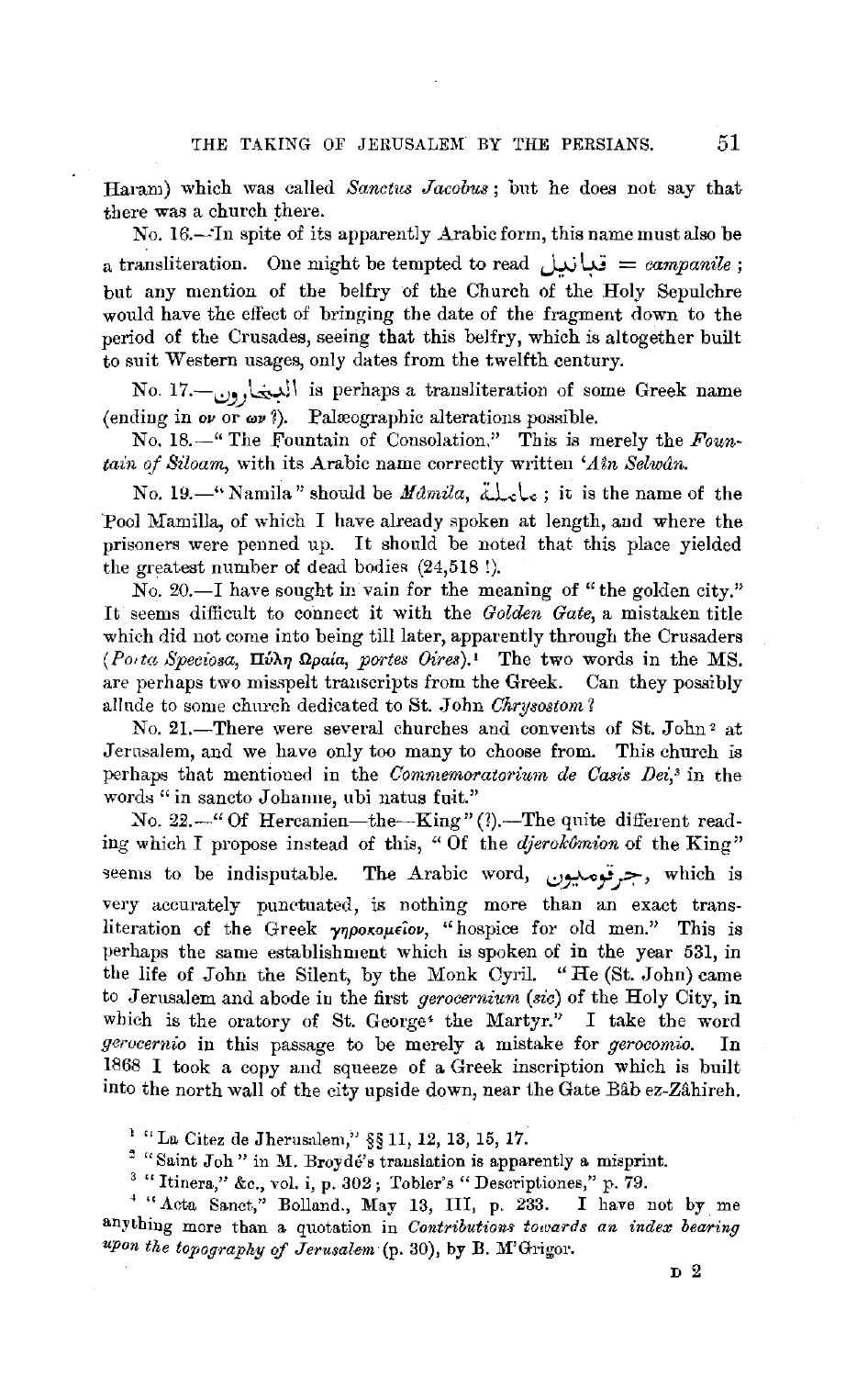It contains the dedication of a  $\gamma$ *EpoKoµEiov (sic)* which cannot be the one in the text : it was a hospice for women, founded by John and Verine of Constantinople under the invocation of the Virgin.

The *gerolcomion* of our Arabic text, being qualified as that "of the King," must be an establishment founded by some Byzantine Emperor. Can it be one of Justinian's<sup>1</sup> hospices? or is it one of the *gerokomia*, *ptockia,* or *monasteria,* built by the Empress Eudoxia 1<sup>2</sup>

No. 24.-M. Broyde has left out this passage. What can the of the Resurrection be? What is meant is apparently some مطرونيات outbuilding connected with the Church of the Holy Sepulchre. Can it be a mutilated transcript of *MapTuplov?* Perhaps it is the plural, "the chapels." We know that *Martyrion* was, strictly speaking, the name of one of the three buildings which, together, formed the church; namely, the *Anastasis*, or Church of the Resurrection proper, with the Holy Sepulchre; *Calvary,* or Golgotha, and the *Martyrion,* or Constantine's basilica, including the place of the Invention of the Cross. The text has already spoken of the *Kiômeh*, or *Anastasis*, and of the *Juljuleh*, or Golgotha, so that we may have here the Martyrion, which would complete the group. The distinction between the three buildings which bear these names had already been clearly laid down by Eucherius (§ IV) about the year 440. Compare Arculfus (§ VII) "basilica .... a rege Constantino constructa, que et *martyrium* appellatur." Also Bede, § II.

*The Pilgrimage of St. Sylvia,* whose date is about the year 385, speaks in express terms of the *Martyrium,* which, nevertheless, was regarded as forming part of Golgotha (ed Gamurrini, p. 63, *et passim).•* 

Nos. 25 and 26.-The little and the great markets. The author has already spoken  $(N_0, 9)$  of "the Market" without any qualification. This would make three distinct markets ; and this was indeed the number of the markets of Byzantine Jerusalem at the time of the Arab conquest, as we learn from an ancient and curious tradition preserved by Mudjlr ed-Dtn.•

No. 27.-" Church of St. Serapion." The MS. has at full length *Serabidn,* that is, *Serapion.* I find no mention in any other writer of a church at Jerusalem dedicated to St. Serapion. Perhaps it may be a copyist's error, and instead of the *sin,* with which it begins, we ought to read two curves representing letters with diacritical points. But the

1 Procopius *De Aedificiis,* V, 6.

~ Life of St. Euthymius, ed. Cotelerius, "Mon. Eccl. Gr.," vol. iii, p. 282.

<sup>3</sup>This last and most interesting description of a pilgrimage is generally attributed to St. Silvia of Aquitania. Is this attribution certain? May we not have here the detailed account of the pilgrimage of St. Paula, which took place at about the same period, and of which we hitherto knew nothing save from St. Jerome's very brief notice? or may it not be the pilgrimage of Marcella *?* 

<sup>4</sup>*El-uns el-djelil,* Cairo, p. 401. He adds that these three markets are of Byzantine construction (min bina er-Rum).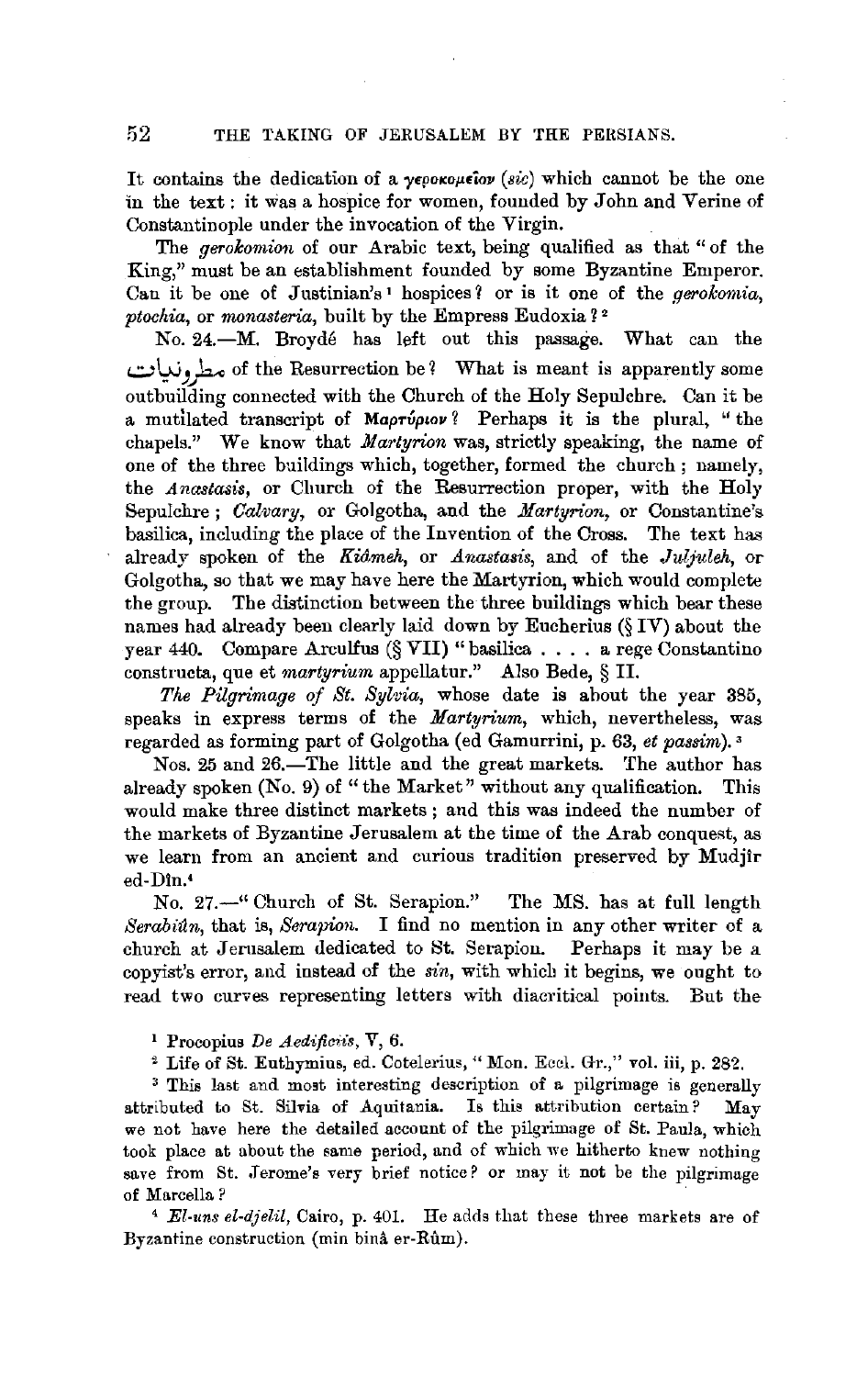combinations which I have thought of based upon this notion have given me no satisfactory result. The *Life of Peter the Iberian* I tell us of a convent at Jerusalem founded by St. *Passarion;* can مسرأبير ون inverted form of *l,;)J;',.J ~. Bassarion* = *Passarion 1* 

No. 28.-One could read this تحدثم, but the word or name intended could hardly be explained. It seems better to read it, as M. Broydé does, قدام, and understand it to mean "in front of Golgotha"; what is intended is probably the parvise, or open courtyard before the Church of the Holy Sepulchre.

No. 29.-The second word is not **Jh.JI,** as **M.** Broyde seems to have read it, to judge by his translation ("mountains"), but rather **y** *(see* before, No. **3). d,.~** if it be really the word meaning ~ gardens," must be regarded as a plural formed from a plural,  $\ldots$ ,  $\ddot{\ldots}$ 

No. 30.-" The ruin of David." M. Broyde has read and translated this as though it were **y~** (a form, by the way, which is not Arabic.) It is really the word *mihrab*, "oratory." The Mihrâb of David, at Jerusalem, is well known from Arabic writers<sup>2</sup> and traditions; it is the name which is given at the present day to the Tower of David, or the Qal'a, " the fortress," which is on the right hand as you enter by the Jaffa Gate.

No. 32.—" From the place where the wall is." This means nothing at all, as the wall, of course, reaches all round the city. The text really has also the word  $\triangle$ . "has been destroyed": the copyist has written this word badly, has crossed it out and rewritten it correctly on the margin. It means the place where the breach was made by the besiegers, by means of the mine, as I have already explained at length (p. 37). Moreover, in another passage (p. 36 of the translation), the author distinctly states that the Persians *made a breach* with their siege engines in the wall of the Holy City, and he uses the same word, .هدموا حايط المدينـة

In this long list of holy places there are two, of which one is surprised to find no mention: first, the important Church of Gethsemane, which Eutychius distinctly tells us was destroyed by the Persian invaders ; and secondly, the great basilica of St. Stephen, built in 460 by the Empress Eudoxia, the wife of Theodosius, at the gate of Jerusalem. It Was, by reason of its position, exposed to the first attacks of the Persians, and it is probable that it did not escape from destruction and slaughter.

1 "Raabe *Petrus der Iberer,"* pp. 33, *seq. (cf.* Chabot, Revue de l'Orient Latin, 1895, p. 372). .

<sup>2</sup>*See,* for example, Eutychius's "Annals," vol. i, p. 354.